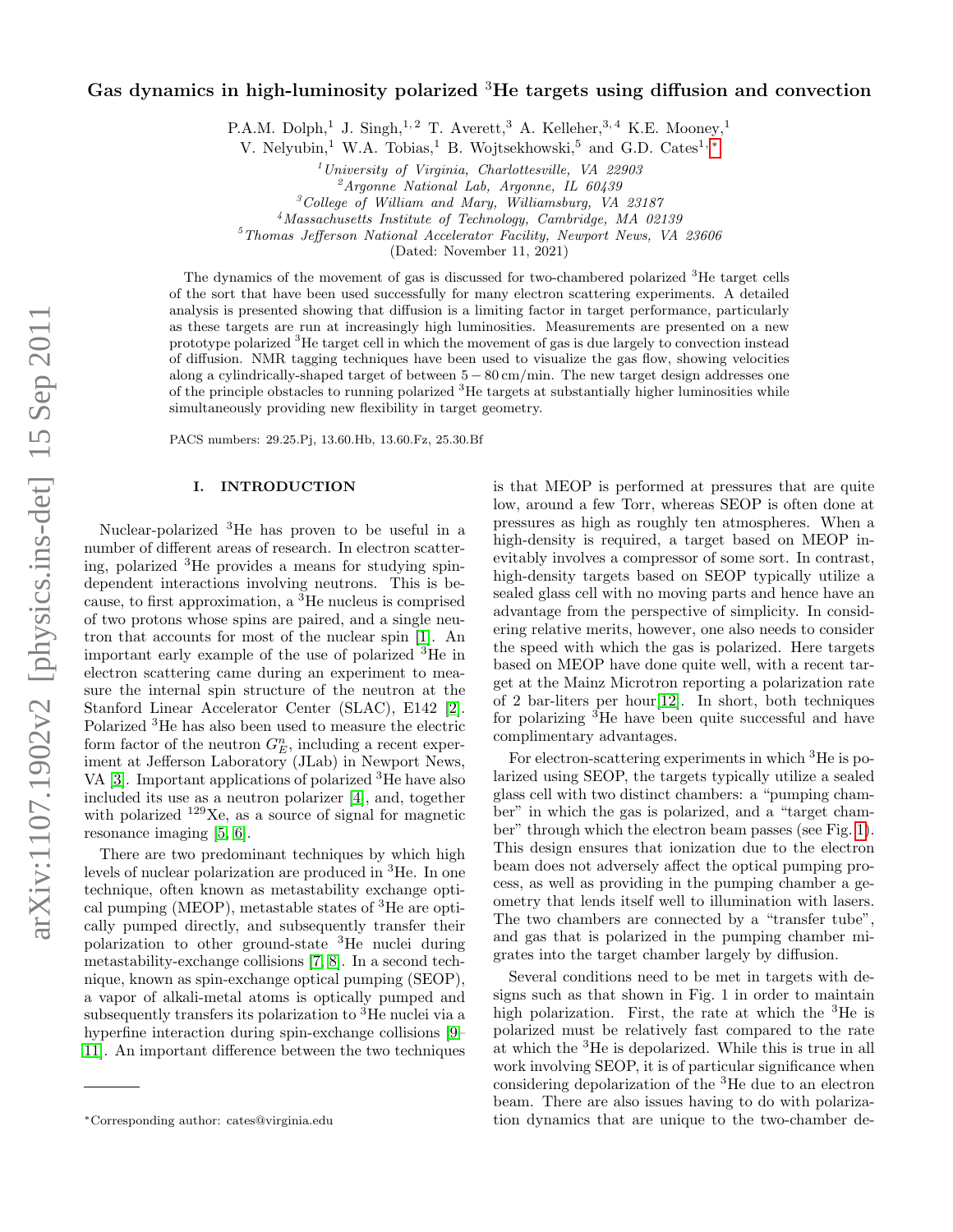

<span id="page-1-0"></span>FIG. 1: Shown is the geometry of a two-chambered glass cell used for polarized <sup>3</sup>He targets. The dimensions shown are typical of those used in a recent JLab experiment to measure the electric form factor of the neutron [\[3\]](#page-13-2).

sign. As has been pointed out by Chupp  $et \ al. [13]$  $et \ al. [13]$ , it is important that diffusion between the two chambers is rapid compared to other <sup>3</sup>He-related time constants in the system. As we will show in detail, a matter of special importance is maximizing the ratio of the diffusion rate to the relaxation rate that is specific to the target chamber. Put differently, it is critical that the polarized gas in the target chamber is replenished much faster than it is depleted through depolarization mechanisms such as, for example, ionization from the electron beam. A failure to replenish the polarized gas quickly enough will result in a lower polarization in the target chamber than is the case in the pumping chamber, a condition we refer to herein as a polarization gradient.

Until relatively recently, polarization gradients in twochambered cells have been at most a few percent relative. Advances in SEOP, however, have made it possible to run polarized <sup>3</sup>He targets at increasingly high luminosities. During SLAC E142, where luminosities were in the range of  $0.42 - 1.70 \times 10^{35}$  cm<sup>-2</sup>s<sup>-1</sup>, the polarization gradients were on the order of 1%. During recent experiments at JLab, however, with luminosities in the range of  $0.6 - 1.0 \times 10^{36}$  cm<sup>-2</sup>s<sup>-1</sup>, polarization gradients were as high as nearly 9% (relative). For future experiments with luminosities in the range of  $10^{37} \text{ cm}^{-2} \text{s}^{-1}$ , polarization gradients well in excess of 10% are likely if no changes are made to the basic target-cell design. Polarization gradients can also be difficult to quantify accurately, an issue that can lead to uncertainties in polarimetry.

The fact that polarized <sup>3</sup>He targets are being run at increasingly high luminosities is due largely to advances in SEOP. One example is the use of hybrid mixtures of alkali metals (typically potassium and rubidium) instead of a single alkali metal (typically rubidium)[\[14,](#page-13-12) [15\]](#page-13-13). This technique, often known as alkali-hybrid SEOP, greatly improves the efficiency with which the <sup>3</sup>He is polarized. Another important advance has followed from the availability of commercial spectrally-narrowed high-

power diode-laser arrays. These new lasers result in significantly higher optical pumping rates for a given amount of light. Collectively, these advances have made it possible to significantly increase the rate at which the <sup>3</sup>He is polarized. It has thus become possible to achieve higher polarizations even when using higher beam currents and thicker targets. Higher currents, however, make it necessary to replenish the polarized gas in the target chamber more quickly. If the advances in SEOP are to be fully exploited, it is essential that the designs of polarized <sup>3</sup>He targets evolve.

We report here on the successful implementation of a new design for polarized <sup>3</sup>He target cells based on SEOP. The design incorporates the ability to circulate the gas between the pumping chamber and the target chamber using convection instead of diffusion, an idea discussed by Wojtsekhowski in Ref. [\[16\]](#page-13-14) in anticipation of both advances in SEOP as well as the need for higher luminosities. The convection is achieved by maintaining a temperature differential between different parts of the target cell, and does not involve pumps or other moving parts. We have shown that the velocity of the gas moving through the target chamber can be varied between 5–80 cm/min in a simple controllable manner. The advent of a means to circulate a polarized noble gas in a sealed vessel without the use of pumps has great potential for high-luminosity polarized  ${}^{3}$ He targets. The simplicity of the approach has advantages from the perspective of reliability, and fast transport of gas between the two chambers makes it possible to greatly increase the electron beam current without causing a polarization gradient. Convection-based target cells also open the possibility of physically separating the pumping chamber and the target chamber by much larger distances than was previously possible, something that offers several practical advantages.

## II. POLARIZATION DYNAMICS AND GRADIENTS IN TWO-CHAMBERED CELLS

## A. The Single-Chambered Cell

Before considering the formalism for target cells with two chambers, we begin by considering the simpler example of a single-chambered cell, where the equation describing the time evolution of the polarization is given by:

<span id="page-1-1"></span>
$$
\dot{P}_{\text{He}} = \gamma_{\text{se}} P_{\text{A}} - (\gamma_{\text{se}} + \Gamma) P_{\text{He}},\tag{1}
$$

where  $P_{\text{He}}$  is the <sup>3</sup>He polarization,  $P_{\text{A}}$  is the polarization of the alkali vapor,  $\gamma_{\rm se}$  is the rate at which the <sup>3</sup>He is polarized due to spin exchange, and  $\Gamma$  is the spin-relaxation rate of the <sup>3</sup>He due to all other processes. The solution to Eqn[.1](#page-1-1) is given by

<span id="page-1-2"></span>
$$
P_{\text{He}}(t) = P_0 e^{-(\gamma_{\text{se}} + \Gamma)t} + P_{\text{A}} \frac{\gamma_{\text{se}}}{\gamma_{\text{se}} + \Gamma} (1 - e^{-(\gamma_{\text{se}} + \Gamma)t}) \tag{2}
$$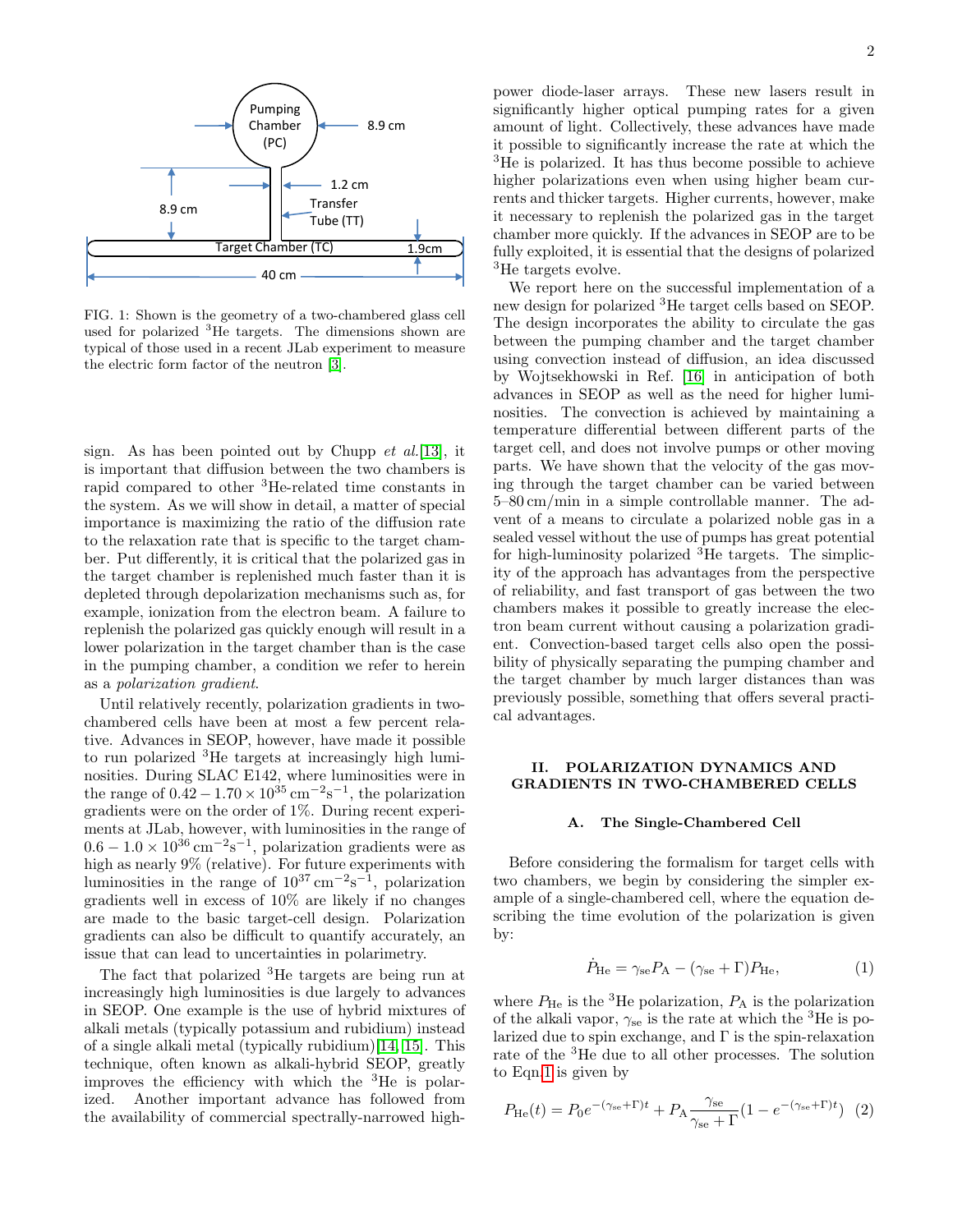where  $P_0$  is the <sup>3</sup>He polarization at  $t = 0$ . It has been shown by Babcock *et al.* that one of the components of Γ is a relaxation rate that empirically appears to be proportional to  $\gamma_{\rm se}$  [\[17\]](#page-13-15). One can accordingly write that  $\Gamma = \Gamma' + \gamma_{se} X$ , where X is a proportionality constant. We can thus write the saturation polarization associated with Eqn. [2](#page-1-2) as

<span id="page-2-0"></span>
$$
P_{\text{He}}(t=\infty) = P_{\text{A}} \frac{\gamma_{\text{se}}}{\gamma_{\text{se}}(1+X)+\Gamma'} \quad , \tag{3}
$$

where we note that the denominator of Eqn. [3](#page-2-0) is also the rate that characterizes the buildup of polarization in [2,](#page-1-2) rewritten in terms of  $\Gamma'$  and X. The existence of a relaxation mechanism proportional to  $\gamma_{\rm se}$  is unfortunate, as it implies that, even with a 100% polarized alkali vapor, in the limit that  $\gamma_{\rm se} \to \infty$ ,  $P_{\rm He} \to 1/(1+X)$ . While not well understood, the existence of this additional relaxation is now well established, and is important for understanding the overall polarization achieved.

It is straightforward to project the performance of a target at an arbitrary range of beam currents if we know how it performed at a particular beam current  $I_0$  (true even if  $I_0 = 0$ ). Let us assume that we have data describing polarization as a function of time while polarizing a target from an initial polarization of zero. A plot of data of this sort is something we refer to herein as a "spin-up curve", and can be fit to yield the "spin-up rate" that appears in the denominator of Eqn. [3](#page-2-0) (as well as the exponent in Eqn. [2,](#page-1-2)  $\gamma_{\rm se} + \Gamma$ ). In keeping with the notation introduced above with respect to Eqn. [3,](#page-2-0) we define a quantity  $\gamma_{su}^0$  that characterizes the spin-up rate at a particular current  $I_0$ :

<span id="page-2-1"></span>
$$
\gamma_{\rm su}^0 \equiv \gamma_{\rm se}(1+X) + \Gamma'(I_0) \quad . \tag{4}
$$

Let us further define  $P^{\infty}_{\text{He}}(I_0)$  as the equilibrium polarization associated with that spin-up. Using Eqns. [3](#page-2-0) and [4,](#page-2-1) we find

<span id="page-2-2"></span>
$$
P_{\rm He}^{\infty}(I) = \frac{P_{\rm He}^{\infty}(I_0) \gamma_{\rm su}^0}{\gamma_{\rm su}^0 - \Gamma'(I_0) + \Gamma'(I)} \quad . \tag{5}
$$

The quantities  $P_{\text{He}}^{\infty}(I_0)$  and  $\gamma_{\text{su}}^0$  can be determined by fitting data from a spin up, and the quantity  $\Gamma'(I) =$  $\Gamma_{\text{wall}}^{\text{cold}} + \Gamma_{\text{dipole}} + \Gamma_{\text{beam}}$ , where the three terms are spinrelaxation rates due to wall collisions (at room temperature), dipole interactions due to  ${}^{3}He~{}^{3}He$  collisions, and ionization of the electron beam respectively. The sum of the first two terms is essentially the target's roomtemperature spin-relaxation rate in the absence of beam, a quantity that is quite easy to measure. We note, however, that  $\Gamma_{\text{dipole}}$  will be slightly different under operating conditions than it is at room temperature both because of heating the pumping chamber and the related differences in densities. This correction is easily calculated using the calculation of Newbury et al. from Ref. [\[18\]](#page-13-16). The contribution  $\Gamma_{\text{beam}}$  is also easily computed [\[19,](#page-13-17) [20\]](#page-13-18). We note that calculations of  $\Gamma_{\rm beam}$  have shown good agreement with experiment at a level of roughly  $10\%$  or better [\[21\]](#page-13-19).

We can thus use Eqn. [5](#page-2-2) to project the performance of a particular target at an arbitrary beam current.

It is instructive to investigate how different targets that have been used during past experiments would fare at significantly increased current, for example, at  $100 \mu A$ . Here we ignore the effect of polarization gradients. The first time liter-type quantities of polarized <sup>3</sup>He were used in a target was the aforementioned experiment at SLAC, E142 [\[2\]](#page-13-1). In the presence of  $3.3 \mu$ A of electron beam. the <sup>3</sup>He polarization averaged about 33%, with values for  $(\gamma_{\rm su}^0)^{-1}$  of about 15-20 hours. If this same target were instead exposed to  $100 \mu A$  of electron beam, Eqn. [5](#page-2-2) suggests that the  ${}^{3}$ He polarization would drop to just over 10%. In contrast, during the more recent experiment at JLab that measured  $G_E^n$  [\[3\]](#page-13-2), the cell-averaged polarizations were around 50% with  $8 \mu A$  of beam and  $(\gamma^0_{su})^{-1}$  was in the range of [5](#page-2-2) – 6 hrs. Here Eqn. 5 suggests that at  $100 \mu A$  the resulting <sup>3</sup>He polarization would be around 37–38%. The improved projected performance is due both to the shorter values for  $(\gamma_{\rm su}^0)^{-1}$ , as well as the fact that the target cells were significantly larger, making them more resistant to depolarization from the electron beam. We note, however, that even though the cell-averaged polarization would be fairly reasonable, the polarization that one would have in the target chamber would be much lower because of polarization gradients.

## B. Time Evolution in a Double-Chambered Cell

For a full description of a double-chambered cell, the polarization build up must be described by the coupled differential equations first described in Ref. [\[13\]](#page-13-11):

<span id="page-2-3"></span>
$$
\dot{P}_{\text{pc}} = \gamma_{\text{se}} (P_{\text{A}} - P_{\text{pc}}) - \Gamma_{\text{pc}} P_{\text{pc}} - d_{\text{pc}} (P_{\text{pc}} - P_{\text{tc}}) \tag{6}
$$
\n
$$
\dot{P}_{\text{tc}} = -\Gamma_{\text{tc}} P_{\text{tc}} + d_{\text{tc}} (P_{\text{pc}} - P_{\text{tc}}) \tag{7}
$$

where  $P_{\text{pc}}$  ( $P_{\text{tc}}$ ) is the <sup>3</sup>He polarization in the pumping (target) chamber,  $\gamma_{se}$  is the spin-exchange rate in the pumping chamber, and  $\Gamma_{\text{pc}}$  and  $\Gamma_{\text{tc}}$  are the <sup>3</sup>He spinrelaxation rates due to all other processes in the pumping and target chambers respectively. The transfer rate  $d_{\text{tc}}$  $(d_{\text{pc}})$  is the probability per unit time per nucleus that a nucleus will exit the target (pumping) chamber and enter the pumping (target) chamber. We note that we do not include the transfer tube as a separate volume in this analysis. The transfer rates are related by

$$
f_{\rm pc} d_{\rm pc} = f_{\rm tc} d_{\rm tc} \tag{8}
$$

where  $f_{\text{pc}}(f_{\text{tc}})$  is the fraction of atoms in the pumping (target) chamber, and  $f_{\text{pc}} + f_{\text{tc}} = 1$ . For the dynamic studies reported in Ref. [\[13\]](#page-13-11), the authors were able to neglect terms involving  $\gamma_{\rm se}$  and  $\Gamma$  relative to terms involving  $d_{\text{pc}}$  and  $d_{\text{tc}}$ . For the discussion here, however, we must retain these terms, requiring an analysis essentially identical to that considered by Jones et al. [\[22\]](#page-13-20) and later by Kominis [\[23\]](#page-13-21). We refer the reader to those two references for details. We find that the solutions to Eqns. [6](#page-2-3)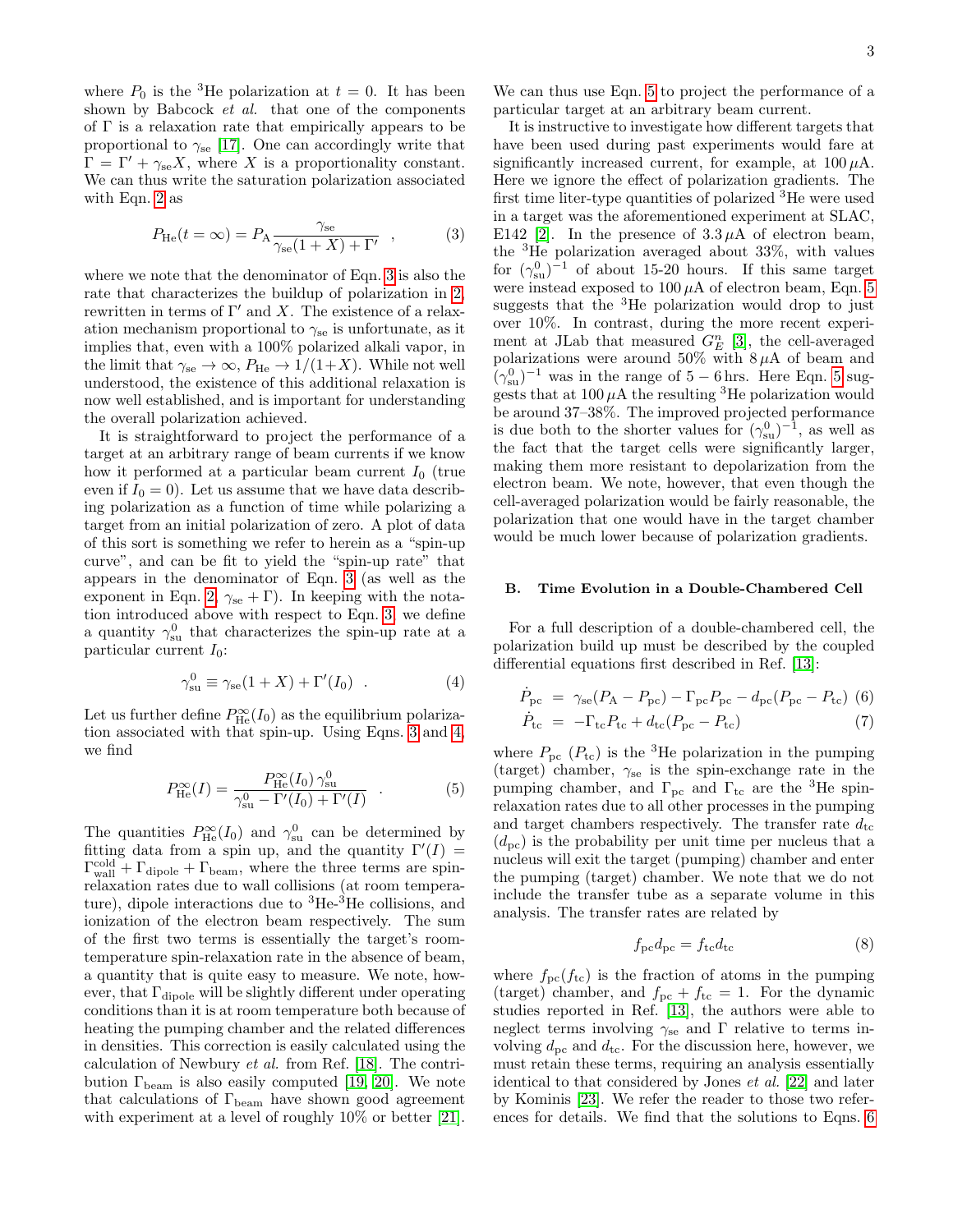and [7](#page-2-3) are given by

<span id="page-3-2"></span>
$$
P_{\rm pc}(t) = C_{\rm pc}e^{-\Gamma_{\rm f}t} + (P_{\rm pc}^0 - P_{\rm pc}^{\infty} - C_{\rm pc})e^{-\Gamma_{\rm s}t} + P_{\rm pc}^{\infty} \tag{9}
$$

and

<span id="page-3-3"></span>
$$
P_{\rm tc}(t) = C_{\rm tc}e^{-\Gamma_{\rm f}t} + (P_{\rm tc}^0 - P_{\rm tc}^{\infty} - C_{\rm tc})e^{-\Gamma_{\rm s}t} + P_{\rm tc}^{\infty} \tag{10}
$$

where  $P_{\text{pc}}^{0}$  and  $P_{\text{tc}}^{0}$  are the initial polarizations in the pumping and target chambers respectively,

<span id="page-3-0"></span>
$$
P_{\rm pc}^{\infty} = \frac{\gamma_{\rm se} f_{\rm pc} P_{\rm A}}{\gamma_{\rm se} f_{\rm pc} + \Gamma_{\rm pc} f_{\rm pc} + \Gamma_{\rm tc} f_{\rm tc} (1 + \frac{\Gamma_{\rm tc}}{d_{\rm tc}})^{-1}} \quad , \quad (11)
$$

and

<span id="page-3-4"></span>
$$
P_{\rm tc}^{\infty} = P_{\rm pc}^{\infty} \frac{1}{1 + \frac{\Gamma_{\rm tc}}{d_{\rm tc}}} \quad . \tag{12}
$$

We have chosen to write Eqn. [11](#page-3-0) in the form shown to emphasize that

<span id="page-3-1"></span>
$$
\lim_{(\Gamma_{\text{tc}}/d_{\text{tc}}) \to 0} P_{\text{tc}}^{\infty} = \lim_{(\Gamma_{\text{tc}}/d_{\text{tc}}) \to 0} P_{\text{pc}}^{\infty} = \frac{P_{\text{A}} \langle \gamma_{\text{se}} \rangle}{\langle \gamma_{\text{se}} \rangle + \langle \Gamma \rangle} \tag{13}
$$

where  $\langle \gamma_{\rm se} \rangle$  is the spin-exchange rate averaged throughout the double-chambered cell ( $\langle \gamma_{se} \rangle = f_{\rm pc} \gamma_{\rm se}$ , since the spin-exchange rate is  $\gamma_{\rm se}$  in the pumping chamber and is zero in the target chamber), and  $\langle \Gamma \rangle = f_{\text{pc}} \Gamma_{\text{pc}} + f_{\text{tc}} \Gamma_{\text{tc}}$ is the spin-relaxation rate averaged throughout the cell. Eqn. [13](#page-3-1) has the same form as the saturation polarization of Eqn. [2,](#page-1-2) as we would expect in the limit of infinitely fast transfer.

The coefficients  $C_{\text{pc}}$  and  $C_{\text{tc}}$  are given by

$$
C_{\rm pc} = \frac{\Gamma_{\rm s}(P_{\rm pc}^{\infty} - P_{\rm pc}^{0}) - aP_{\rm pc}^{0} - bP_{\rm tc}^{0} - \gamma_{\rm se}P_{\rm A}}{\Gamma_{\rm f} - \Gamma_{\rm s}} \quad . \quad (14)
$$

and

$$
C_{\rm tc} = \frac{\Gamma_{\rm s}(P_{\rm tc}^{\infty} - P_{\rm tc}^0) - cP_{\rm pc}^0 - dP_{\rm tc}^0}{\Gamma_{\rm f} - \Gamma_{\rm s}} \quad , \qquad (15)
$$

where  $a = -(\gamma_{\rm se} + \Gamma_{\rm pc} + d_{\rm pc}), b = d_{\rm pc}, c = d_{\rm tc}$  and  $d = -(\Gamma_{\text{tc}} + d_{\text{tc}})$ . We note that in the fast-transfer limit, the quantities  $C_{\text{pc}}$  and  $C_{\text{tc}}$  are given by

$$
C_{\rm pc} = f_{\rm tc}(P_{\rm pc}^0 - P_{\rm tc}^0) \;, \tag{16}
$$

and

$$
C_{\rm tc} = f_{\rm pc} (P_{\rm tc}^0 - P_{\rm pc}^0) \ . \tag{17}
$$

The constants  $\Gamma_{\rm s}$  and  $\Gamma_{\rm f}$  represent slow and fast rates respectively that govern the time evolution of the polarization. It is useful to write  $\Gamma_{\rm s}$  in the form

$$
\Gamma_{\rm s} = \langle \gamma_{\rm se} \rangle + \langle \Gamma \rangle - \delta \Gamma \tag{18}
$$

where the quantity  $\delta \Gamma$  is generally small and goes to zero in the limit of infinitely fast transfer between the two chambers. We can see that the limiting form of  $\Gamma_{\rm s}$  has the same form as the time constant that appears in Eqn. [2](#page-1-2)  $(\gamma_{\text{se}} + \Gamma)$ . It can be shown that

$$
\delta\Gamma = \frac{d_{\rm pc} + d_{\rm tc}}{2} \left[ \sqrt{1 - 2u\delta f + u^2} - 1 + u\delta f \right]
$$
 (19)

where  $\delta f = f_{\rm pc} - f_{\rm tc}$  and

$$
u = \frac{\gamma_{\rm se} + \Gamma_{\rm pc} - \Gamma_{\rm tc}}{d_{\rm pc} + d_{\rm tc}} \quad . \tag{20}
$$

For most of the situations we would normally consider, the quantity  $u$  is fairly small. This is due to two things. First, the spin-exchange rate  $\gamma_{\rm se}$  is typically slow compared to the sum of the two transfer rates  $d_{\text{pc}}$  and  $d_{\text{tc}}$ , and second, both  $\Gamma_{\text{pc}}$  and  $\Gamma_{\text{tc}}$  must be relatively small compared to  $\gamma_{\rm se}$ , or the polarization of the target would not be high. It is thus reasonable to expand  $\delta\Gamma$  in a Taylor series in u:

$$
\delta \Gamma \approx f_{\rm pc} f_{\rm tc}(d_{\rm pc} + d_{\rm tc})u^2 + \text{higher order terms.} \quad (21)
$$

Lastly, we consider  $\Gamma_f$  which can be written as

$$
\Gamma_{\rm f} = (d_{\rm pc} + d_{\rm tc}) + (\gamma_{\rm se} - \langle \gamma_{\rm se} \rangle) + (\Gamma_{\rm pc} + \Gamma_{\rm tc} - \langle \Gamma \rangle) + \delta \Gamma
$$
\n(22)\nIn the fast-trangfer limit  $\Gamma_{\rm c} \to \infty$ ; under these condi-

In the fast-transfer limit,  $\Gamma_f \rightarrow \infty$ ; under these conditions, Eqns. [9](#page-3-2) and [10](#page-3-3) reduce to the form of Eqn. [2.](#page-1-2)

Data illustrating the time evolution of polarization (what we referred to earlier as a spin-up) are shown in Fig. [2](#page-4-0) for both the pumping and target chambers of a double-chambered cell we refer to herein as "Brady". The polarization was measured every three minutes using the NMR technique of adiabatic fast passage (AFP) [\[24\]](#page-13-22). We note that under normal operating conditions, NMR measurements would only be made once every few hours, in part because each measurement results in a small loss  $(< 1\%)$  of polarization. The frequent measurements shown in Fig. [2](#page-4-0) strongly limit the saturation polarization because of accumulating losses. Also shown in Fig. [2,](#page-4-0) but obscured beneath the many data points, is a fit to the data using double-exponential functions of the form given in Eqns. [9](#page-3-2) and [10.](#page-3-3) The fit clearly describes the data quite well.

Finally, we note that in the context of the types of cells that have been used in electron-scattering experiments (see Fig. [1\)](#page-1-0), the mechanism behind the transfer rates  $d_{\text{tc}}$ and  $d_{\text{pc}}$  is overwelmingly diffusion.

## C. Initial Polarization Evolution

Some of the parameters discussed earlier can be readily determined by studying spin-up curves of the sort shown in Fig. [2.](#page-4-0) To extract values for the transfer rates  $d_{\rm pc}$ and  $d_{\text{tc}}$ , it is particularly valuable to examine the spinup curves for the initial time period during which the polarization is growing. For small values of the time  $t$ , it is readily apparent from Fig. [2](#page-4-0) that the nature of the time evolution in the two chambers is quite different. Under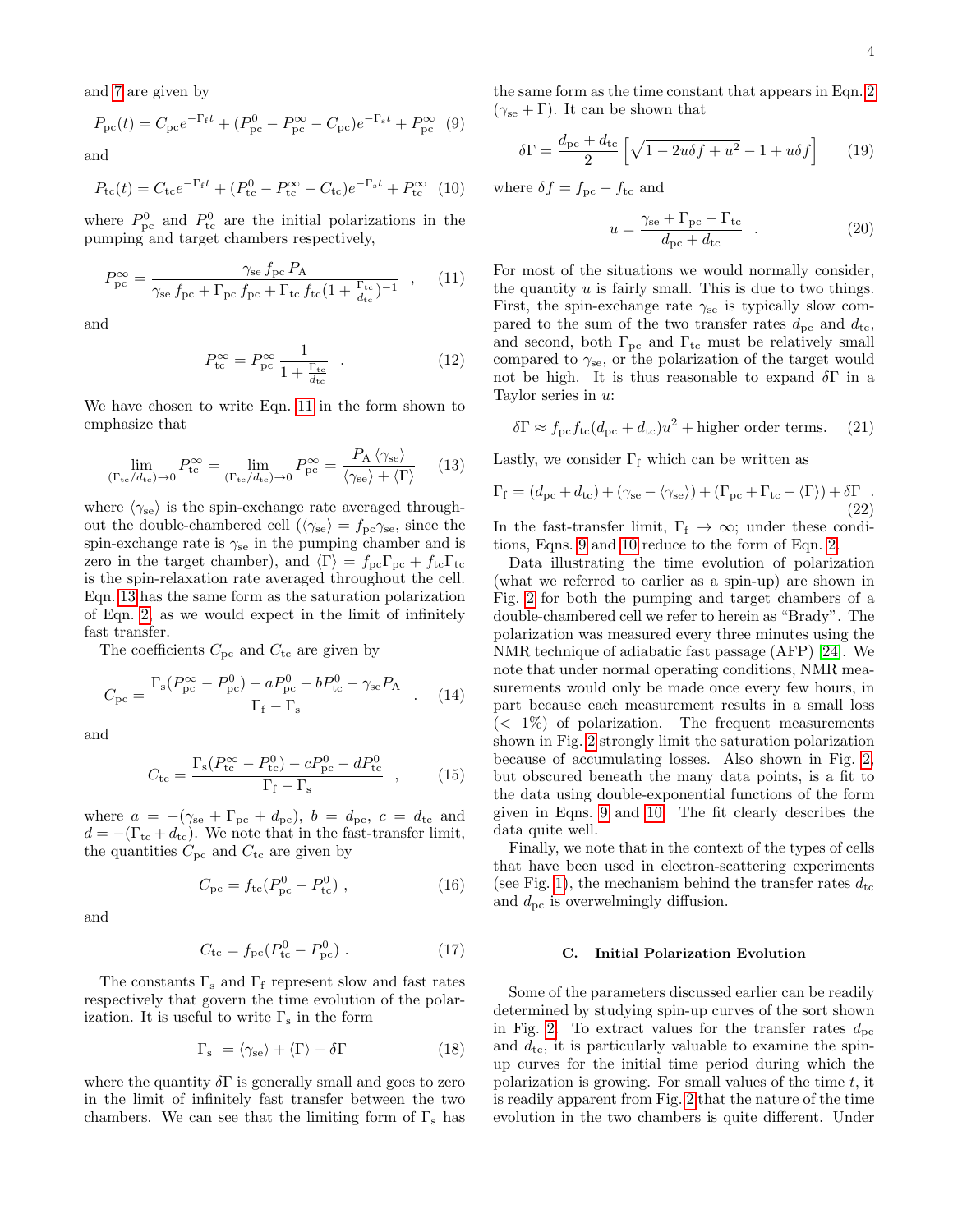

<span id="page-4-0"></span>FIG. 2: The <sup>3</sup>He polarization is shown as a function of time for both the pumping chamber (upper curve) and target chamber (lower curve) of the target cell "Brady". In this case the lasers were turned on immediately before data taking to ensure an initial polarization of zero. Also shown are fits to Eqns. [9](#page-3-2) and [10.](#page-3-3) We refer to curves of this sort as spin-up curves. AFP measurements were made rapidly (every 3 minutes).

the assumption that the time  $t < 1/\Gamma_f$  (in this case,  $1/\Gamma_f \approx 0.75$ hrs), we can expand Eqns. [9](#page-3-2) and [10](#page-3-3) in a Taylor series. To second order, for the case of  $P_{\rm pc}^0$  =  $P_{\text{tc}}^0 = 0$ , this expansion simplifies to:

<span id="page-4-2"></span>
$$
P_{\rm pc}(t) = \gamma_{\rm se} P_{\rm A} t - \frac{1}{2} \gamma_{\rm se} P_{\rm A} (\gamma_{\rm se} + \Gamma_{\rm pc} + d_{\rm pc}) t^2 \qquad (23)
$$

and

<span id="page-4-3"></span>
$$
P_{\rm tc}(t) = \frac{1}{2} \gamma_{\rm se} P_{\rm A} d_{\rm tc} t^2 \,. \tag{24}
$$

In Fig. [3,](#page-4-1) we show only the first 24 minutes of the data shown in Fig. [2.](#page-4-0) It can be seen that the initial shape of the spin-up curve appears to be linear in the pumping chamber and quadratic in the target chamber, in agreement with expectations from Eqns. [23](#page-4-2) and [24.](#page-4-3)

To empirically determine  $d_{\text{tc}}$ , we note first that the slope of the nearly-linear polarization buildup in the pumping chamber is equal to the product  $P_A \gamma_{se}$ . With a fit to this slope, along with a fit to the coefficient characterizing the quadratic polarization buildup in the target chamber, we can extract a value for the transfer rate  $d_{\text{tc}} = (0.72 \pm 0.10) \text{hrs}^{-1}$ . As will be discussed in the next subsection, a value for  $d_{\text{tc}}$  can also be computed from first principles given the dimensions of the cell. The comparison of empirically determined and calculated values for  $d_{\text{tc}}$  provides insight into our understanding of the diffusion processes taking place in our cells.

## D. Transfer Rates Under Diffusion

Using gas kinetic theory, the dimensions of the target cell, the density of <sup>3</sup>He and other gases when the cell was filled, the operating temperatures of the pumping and target chambers and the assumption that the temperature gradient along the transfer tube is linear, it possible to compute  $d_{\text{pc}}$  and  $d_{\text{tc}}$  from first principles. We begin similarly to the discussion in Ref. [\[13\]](#page-13-11) with an equation describing the net polarization flux  $J_{tt}$  through the transfer tube:

<span id="page-4-5"></span>
$$
J_{\rm tt} = -n(z) D(z) \frac{dP(z)}{dz} \tag{25}
$$

where  $n(z)$ ,  $D(z)$  and  $P(z)$  are the <sup>3</sup>He number density, self-diffusion constant and polarization respectively, all shown as a function of position z along the transfer tube. As discussed by Romalis [\[25\]](#page-13-23) and later by Zheng [\[26\]](#page-13-24), using data on the self-diffusion constant of <sup>4</sup>He by Kestin et al. [\[27\]](#page-13-25), the self diffusion constant for  ${}^{3}$ He is well approximated by the expression

<span id="page-4-4"></span>
$$
D(z) = D_0 \left(\frac{T(z)}{T_0}\right)^{m-1} \left(\frac{n_0}{n(z)}\right) \tag{26}
$$

where  $D_0 = 2.789 \,\mathrm{cm}^2/\mathrm{s}$ ,  $T_0 = 353.14 \,\mathrm{K}$ ,  $m = 1.705$  and  $n_0 = 0.7733$  amg  $(1 \text{ amg} = 2.687 \times 10^{19} \text{cm}^{-3})$ . The assumption of a linear temperature gradient along the transfer tube between the pumping and target chambers, as was assumed in Refs. [\[25,](#page-13-23) [26\]](#page-13-24), allows us to express  $T(z)$  and hence  $n(z)$  explicitly. With this assumption, and substituting Eqn. [26](#page-4-4) into Eqn. [25,](#page-4-5) we can solve for  $J_{tt}$  to find

$$
J_{\rm tt} = -(P_{\rm pc} - P_{\rm tc})D_0 \frac{n_0 (2 - m)(T_{\rm pc} - T_{\rm tc})}{L_{\rm tt}(T_0^{m-1})(T_{\rm pc}^{2 - m} - T_{\rm tc}^{2 - m})} \ . \tag{27}
$$

 $J_{tt}$  is the total rate of polarization transfer per unit area, whereas we want the rate per atom. Multiplying by the transfer tube cross sectional area  $A_{tt}$ , dividing by the number of particles in each chamber, and finally dividing



<span id="page-4-1"></span>FIG. 3: Early time behavior of the Brady spin-up shown in Fig. [2.](#page-4-0)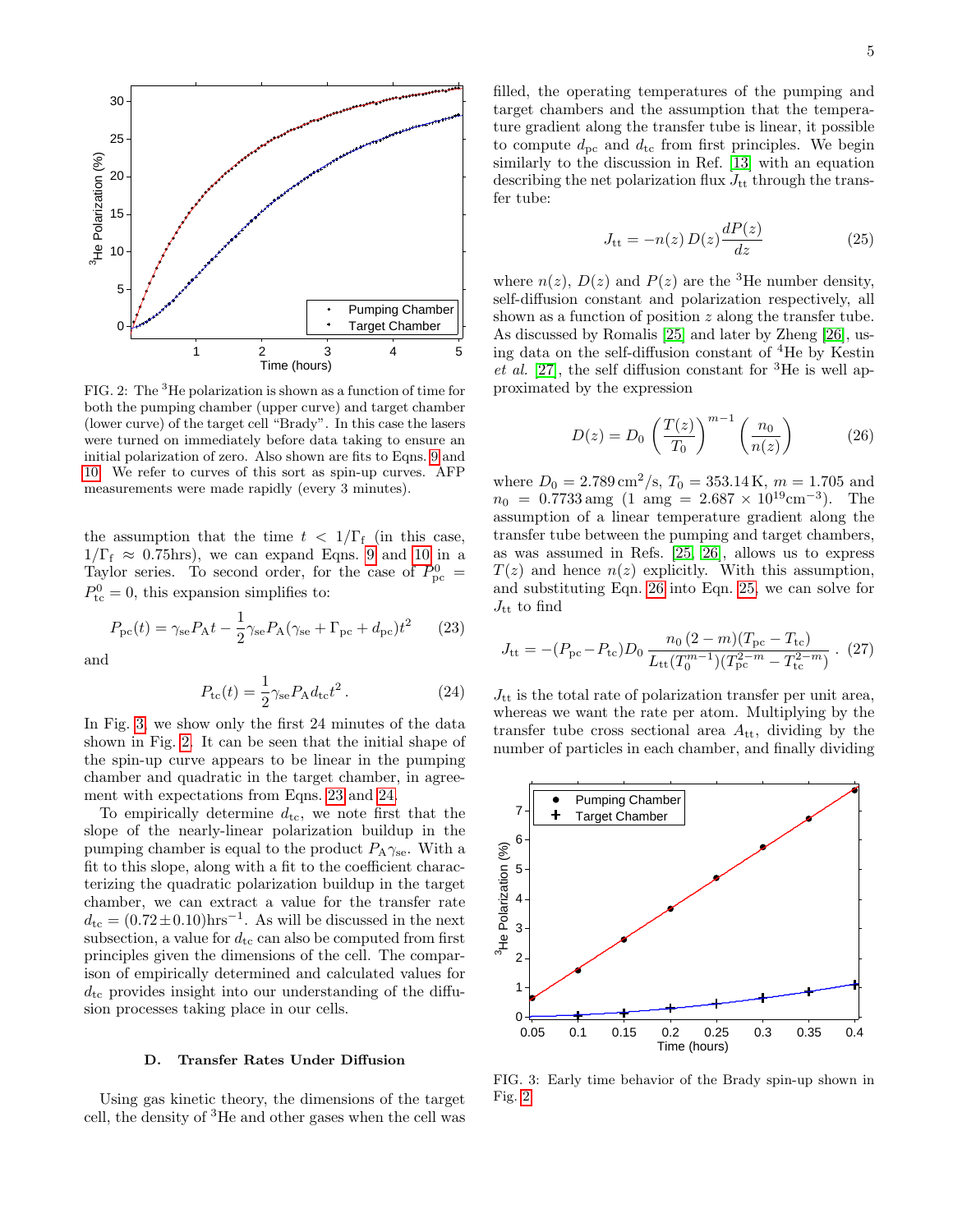by  $(P_{\text{pc}} - P_{\text{tc}})$ , we have

<span id="page-5-0"></span>
$$
d_{\rm tc(pc)} = \frac{A_{\rm tt} D_0}{V_{\rm tc(pc)} L_{\rm tt}} \frac{n_0 (2 - m)(T_{\rm pc} - T_{\rm tc})}{n_{\rm tc(pc)} (T_0^{m-1})(T_{\rm pc}^{2 - m} - T_{\rm tc}^{2 - m})}.
$$
\n(28)

Of specific interest here is the value for  $d_{\text{tc}}$  implied by Eqn. [28](#page-5-0) for the target cell Brady. For Brady,  $A_{tt}$  = 0.667cm<sup>2</sup>,  $L_{tt} = 9.07$ cm,  $V_{tc} = 74.6$  cm<sup>3</sup>, and  $n_{tc} =$ 11.5 amg. Using temperatures that correspond to the tests illustrated in Figs. [2](#page-4-0) and [3,](#page-4-1) we find  $d_{\text{tc}} = 0.72 \,\text{hrs}^{-1}$ , a value that agrees fortuitously with the value found by fitting the polarization buildup curves.

### E. Polarization Gradients

An issue of considerable practical importance for polarized <sup>3</sup>He targets is the polarization gradient between the pumping and target chambers. Dividing both sides of Eqn. [12](#page-3-4) by  $P_{\text{pc}}^{\infty}$ , we find

$$
\frac{P_{\text{tc}}^{\infty}}{P_{\text{pc}}^{\infty}} = \frac{1}{1 + \Gamma_{\text{tc}}/d_{\text{tc}}}.\tag{29}
$$

It is also useful to define the quantity  $\Delta$ , the amount by which the polarization in the target chamber is lower than that of the pumping chamber. Here we express this difference as a fraction of the pumping chamber polarization:

<span id="page-5-4"></span>
$$
\Delta \equiv \frac{P_{\rm pc}^{\infty} - P_{\rm tc}^{\infty}}{P_{\rm pc}^{\infty}} = \frac{1}{1 + d_{\rm tc}/\Gamma_{\rm tc}} \tag{30}
$$

We can see that  $\Delta$  approaches 0 for cells in which  $\Gamma_{\text{tc}}$  is quite slow and  $d_{\text{tc}}$  is quite fast. The fact that it is  $\Gamma_{\text{tc}}$ and not the cell-averaged relaxation rate  $\langle \Gamma \rangle$  that appears in this expression is quite important. When a target is subjected to high electron-beam currents, the overall cellaveraged relaxation rate  $\langle \Gamma \rangle$  may not be strongly affected even though the local relaxation rate in the target chamber  $\Gamma_{\text{tc}}$  is. As stated earlier, what is important is that the polarized gas in the target chamber is replenished at a rate that is much faster than the rate at which the gas is depolarized in the target chamber.

Looking at specific examples, we find that the targets used during E142 at SLAC had polarization gradients of just over  $1\%$  with no beam current, and would hypothetically have had polarization gradients of around 13% at 100  $\mu$ A. For the targets used to measure  $G_E^n$  at JLab, the gradients were worse, a little over 6% with no beam current, and we project they would be about 21% at 100  $\mu$ A. The larger gradients in the case of the  $G_E^n$  cells were mostly due to faster intrinsic cell-relaxation rates, but also to having longer transfer tubes, something that is difficult to avoid with a cell that has a larger overall size. Shortly we will return to the question of what can be done to better minimize polarization gradients when using a single transfer tube.

### 1. Quantifying polarization gradients

Regardless of the magnitude of the polarization gradient, it is also difficult to quantify accurately because of uncertainty in the quantity  $\Gamma_{\text{tc}}$ . When characterizing a target cell, the quantity that is most straightforward to measure is the cell-averaged room-temperature spin-relaxation rate  $\langle \Gamma \rangle$ , which is typically due to three primary contributions:

<span id="page-5-1"></span>
$$
\langle \Gamma \rangle = \Gamma^w + \Gamma^d + \Gamma^b \tag{31}
$$

where  $\Gamma^w$  is the spin relaxation rate due to wall collisions,  $\Gamma^d$  is spin relaxation due to dipolar interactions during <sup>3</sup>He – <sup>3</sup>He collisions and  $\Gamma^b$  is the spin relaxation due to the electron beam, which can be taken to be zero if the cell's spin-relaxation rate is measured in the absence of an electron beam. Here we ignore relaxation due to magnetic field inhomogeneities which with some care can be made quite small. The wall relaxation rate will be the sum of the wall relaxation rates in the target and pumping chambers respectively, weighted by the fraction of <sup>3</sup>He atoms that are in each chamber:

$$
\Gamma^w = f_{\text{tc}} \Gamma^w_{\text{tc}} + f_{\text{pc}} \Gamma^w_{\text{pc}} \tag{32}
$$

For the purposes of this discussion, it is convenient to introduce a parameter R, representing the ratio of  $\Gamma_{\text{tc}}^{w}$  to  $\Gamma_{\text{pc}}^{w}$ , so that

<span id="page-5-2"></span>
$$
\Gamma_{\rm tc}^w = R \Gamma_{\rm pc}^w \quad . \tag{33}
$$

From Eqns. [31](#page-5-1)[–33,](#page-5-2) taking  $\Gamma^b = 0$ , we find an expression for  $\Gamma_{\text{tc}}^w$ :

<span id="page-5-3"></span>
$$
\Gamma_{\text{tc}}^{w} = \frac{R(\langle \Gamma \rangle - \Gamma^{d})}{f_{\text{tc}} R + f_{\text{pc}}}
$$
\n(34)

Unfortunately, we have no direct measurement of R, and wall-relaxation rates are notoriously variable. One plausible assumption is that  $\Gamma_{\text{tc}}^w = \Gamma_{\text{pc}}^w$ , in which case  $R = 1$ , and Eqn. [34](#page-5-3) simplifies to  $\Gamma_{\text{tc}}^w = \Gamma_{\text{pc}}^w = \langle \Gamma \rangle - \Gamma^d$ . This is, in fact, the assumption that has been made in polarized <sup>3</sup>He experiments (those using the basic design shown in Fig. [1\)](#page-1-0) prior the aforementioned  $G_E^n$  experiment. Several authors have shown, however, that for uniform wall relaxation per unit area, overall wall relaxation is proportional to the surface-to-volume  $(S/V)$  ratio of the vessel containing the gas [\[28,](#page-13-26) [29\]](#page-13-27). This dependence was recently exploited by Anger et al. who successfully constructed storage cells for polarized <sup>129</sup>Xe with unusually long, perhaps unprecedented, relaxation times [\[30\]](#page-13-28). If wall relaxation were uniform throughout a target, we would expect  $R$  to be the ratio of the  $S/V$  ratios of the pumping and target chambers respectively, a quantity we will refer to here as  $R_{\text{max}}$ . A conservative approach, then, might be to take  $R = (1 + R_{\text{max}})/2$ , with an error on  $\Delta$  that includes the full range of  $1 < R < R_{\text{max}}$ .

The uncertainties in  $\Gamma_{\text{tc}}$ , and consequently  $\Delta$ , can in some situations translate into a systematic uncertainty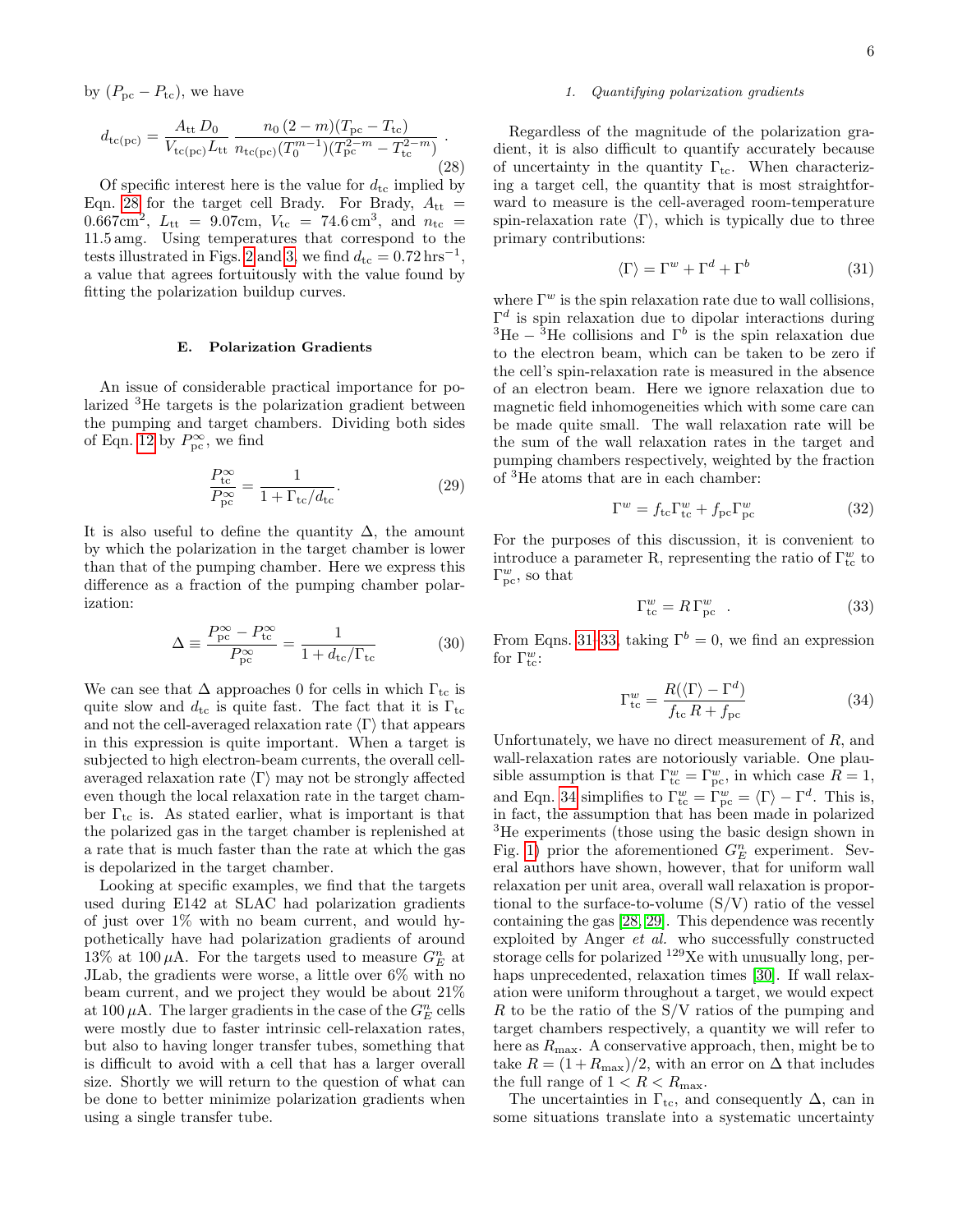in polarimetry. One of the best techniques for determining the absolute polarization of <sup>3</sup>He is the method of measuring shifts in the electron paramagnetic resonance frequencies of the alkali-metal atoms due to the effective magnetic field caused by the polarized  ${}^{3}$ He [\[31\]](#page-13-29). This can only be performed in the pumping chamber (where significant alkali-metal vapor is present), despite the fact that the quantity of interest in an electron scattering experiment is the polarization in the target chamber. Thus, it is often the case that NMR measurements are made directly on the target chamber, but are calibrated against frequency shift measurements in the pumping chamber. When this is done, the calibration requires a knowledge of  $\Delta$ . For the case of the targets used in the  $G_E^n$  experiment discussed earlier, the uncertainty in  $\Delta$ , following the prescription described earlier, translated into a 1–2% (relative) uncertainty in polarimetery. While not catastrophic, such systematic uncertainties would be nice to avoid.

## 2. Limitations from using a single transfer tube

Two points emerge regarding polarization gradients: 1) they limit target polarization at high beam currents, and 2) they are somewhat uncertain in their size, which in some circumstances, results in systematic uncertainties in polarimetry. If we want to make polarization gradients smaller while retaining the basic cell design illustrated in Fig. [1,](#page-1-0) there are two things that can be considered: increasing the cross sectional area of the transfer tube and decreasing the length of the transfer tube. We note that with the large-volume cells that are more resistant to beam current, design constraints make it difficult to significantly shorten the transfer tube, and they are currently at most 50% longer than the shortest lengths used in early two-chambered targets such as those employed during E142. We will thus focus here on the cross sectional area.

To better understand the limitations of single transfertube configurations for future targets, we consider a hypothetical target design for an approved experiment at JLab (E12-06-016) that will measure  $G_E^n$  up to  $Q^2 =$ 10 GeV<sup>2</sup> [\[32\]](#page-13-30). The experiment will run at 60  $\mu$ A with a target length of 60 cm instead of 40 cm, a luminosity equivalent to running  $90 \mu A$  into the target of Fig. [1.](#page-1-0) Here we will assume a single transfer tube is employed instead of the convection-based design that is actually specified in the proposal.

The single best way to make a target less susceptible to beam current is to make the cell larger and use more lasers, thus making relaxation from the beam a smaller perturbation to the target as a whole. The proposal for E12-06-016 calls for a target containing roughly 7 STP liters of gas, in contrast to the roughly 3 STP liters contained in the targets illustrated by Fig. [1.](#page-1-0) Using Fig. [1](#page-1-0) as a starting point, we will assume a transfer tube diameter equal to the diameter of the target chamber (about

as large as is practically realizable). We further assume the transfer tube has the same length as before, and that the pumping chamber is larger (around 12.5 cm) so as to satisfy the criterion of having the target contain 7 STP liters of gas. Such a cell would have a polarization gradient of around  $12\%$  in 60  $\mu$ A of beam. If the cell-averaged polarization were around 70% with no beam (more on this in section IV), and 62% in beam, the polarization in the target chamber would be about 55%. In addition to the reduction of the in-beam polarization, the gradients would also have the potential of introducing uncertainties in polarimetry at the level of 2–4%. In short, this hypothetical design falls well short of optimized performance. And while we have assumed here the same transfer-tube length as is shown in Fig. 1, as will be discussed more in section IV, there are compelling reasons to increase the distance between the pumping and target chambers. This would naturally require a longer transfer tube, something that would further aggravate the problem of polarization gradients.

#### III. CONVECTION DRIVEN CELLS

We describe next a variant of the target cell geometry depicted in Figure 1. There are still two chambers, a pumping chamber and a target chamber, but the two chambers are connected by two transfer tubes instead of one. With this design, it is possible to induce convection, thus causing rapid transfer of gas between the two chambers. Furthermore, all that is required to induce convection is to maintain a temperature differential between the vertical segments of the two transfer tubes. By controlling the temperature differential, the speed of the convection can be adjusted. With rapid mixing of gas between the two chambers, the aforementioned polarization gradients can be made negligible, even if the distance between the pumping and target chambers is substantially increased.

#### A. Experimental Setup

To demonstrate the feasibility of convection-driven polarized <sup>3</sup>He target cells, we have constructed a prototype with the geometry and dimensions illustrated in Fig. [4.](#page-7-0) The cell was constructed entirely out of aluminosilicate glass (GE 180), and was sealed after being filled with 7.2 amg of  ${}^{3}$ He and a 0.11 amg of N<sub>2</sub>. The pumping chamber also contained several tens of milligrams of a hybrid mixture of potassium and rubidium.

The <sup>3</sup>He gas in the new prototype was polarized in the same manner as in our other target cells. The pumping chamber was surrounded by a forced-hot-air oven, constructed largely out of ceramic and glass. While polarizing the <sup>3</sup>He, the oven was maintained at temperatures that were typically between  $200 - 235\degree C$ , resulting in a vapor pressure of alkali-metal atoms corresponding to a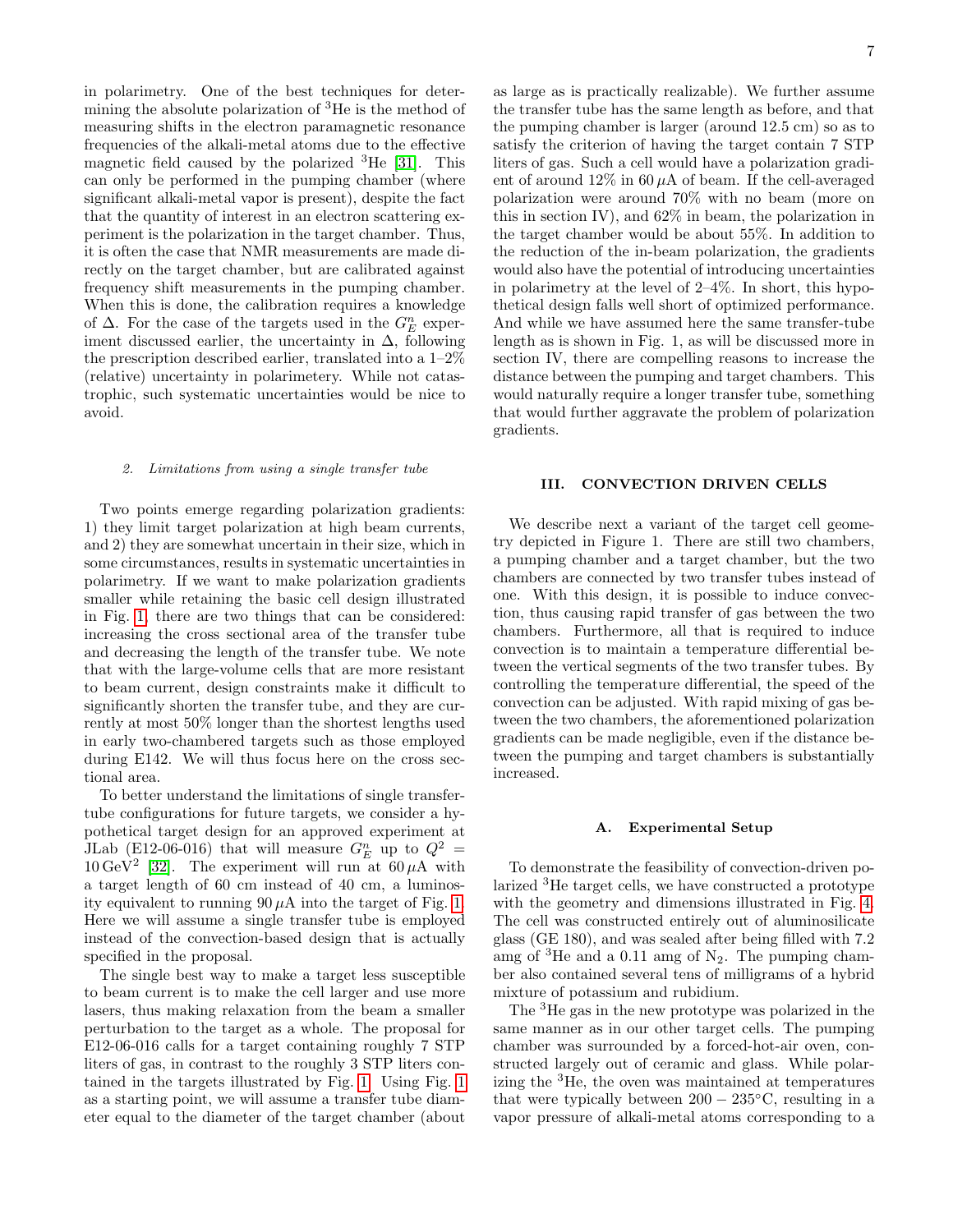number density on the order of 10<sup>15</sup>cm<sup>-3</sup>. The rubidium atoms were optically pumped using laser light from highpower diode-laser arrays with a wavelength of 795 nm, and as described in Refs. [\[14\]](#page-13-12) and [\[15\]](#page-13-13), quickly shared their polarization with the potassium atoms that were also present. Subsequent spin-exchange collisions with the <sup>3</sup>He atoms resulted in the buildup of substantial nuclear polarization.

The temperature differential used to induce convection was maintained by using a second forced-hot-air "convection heater", installed on one of the transfer tubes as illustrated on Fig. [4](#page-7-0) (we note that, in reality, the convection heater also covered much of the horizontal portion of the transfer tube, but that this portion contributed negligibly to the speed of the convection). With a portion of one of the transfer tubes at an elevated temperature, the gas contained therein had a lower density than the corresponding gas in the other transfer tube, and thus experienced a small buoyant force which induced convection. By controlling the temperature of the convection heater, the gas flow could be controlled in a stable and reproducible fashion.

The flow of the gas was monitored using an NMR tagging technique. A "slug" of gas within a small section of one of the transfer tubes was depolarized by subjecting it to a pulse of RF tuned to the Larmor frequency of the <sup>3</sup>He nuclei. The RF was delivered using a small coil (labeled in Fig. [4](#page-7-0) as the "Zapper coil") wrapped directly around one of the transfer tubes. NMR signals were then detected at each of four locations along the target chamber as indicated on Fig. [4](#page-7-0) using small "pickup coils".



<span id="page-7-0"></span>FIG. 4: Prototype convection-based target cell. The pumping chamber is placed inside of an optical pumping oven. The right transfer tube is heated while the left transfer tube is kept at room temperature. The two transfer tubes have different densities which creates a counter-clockwise convection current in the cell. The zapper coil is used to depolarize a slug of gas. This slug is then monitored as it travels through the pickup coils on the target chamber. We note that a small horizontal portion of the transfer tube was also heated, but for clarity is not shown, since it did not contribute to driving convection.

The movement of the slug of gas could then be tracked by monitoring NMR signals from each of the four pickup coils. Signals from the pickup coils were obtained once every two seconds using the NMR technique of adiabatic fast passage (AFP)[\[24\]](#page-13-22). Representative examples of such signals are plotted in Fig. [5](#page-7-1) as a function of time. Time zero in this plot corresponds to the moment when a slug of gas was tagged.



<span id="page-7-1"></span>FIG. 5: Data used to visualize gas flow are shown in which the NMR signal from four pickup coils are plotted versus time. The oven temperature was 215<sup>°</sup>C, and the transfer tubes were  $24\degree$ C and  $50\degree$ C respectively. The data indicate a gas flow velocity of 20 cm/min in the target chamber.

It is readily apparent from Fig. [5](#page-7-1) that a transient dip occurs in each of the signals from the four pickup coils. This dip corresponds to the passage of the depolarized slug of gas, and it can be seen that the transient occurs at successively later times for each of coils 1–4. Given the known positions of the regularly spaced pickup coils, the difference in time between the transients associated with each of the four pickup coils provides a measure of the speed with which the tagged slug of gas was moving. The measurement illustrated in Fig. [5](#page-7-1) corresponds to a target-chamber gas velocity of 20 cm/minute.

Also apparent from Fig. [5](#page-7-1) is the fact that each successive dip becomes wider and more shallow. This is due in part to the fact that the gas flow within the cell is characterized by the classic parabolic Hagen-Pouiselle velocity distribution. That is, the velocity as a function of the distance  $r$  from the middle of the tube has the functional form  $v(r) = v_{\text{max}}(1 - r^2/R^2)$ . Hence, the slug of gas, which is initially fairly localized to the region around the "zapper coil", becomes increasingly spread out as it moves through the target chamber. Additional spreading also occurs because of diffusion. We note also that the NMR signal decreases as a function of time. This is due largely to polarization losses that occur with each AFP measurement. While the loss from each individual measurement is quite small (on the order of  $1\%$ ), the accumulation of many such losses is quite substantial.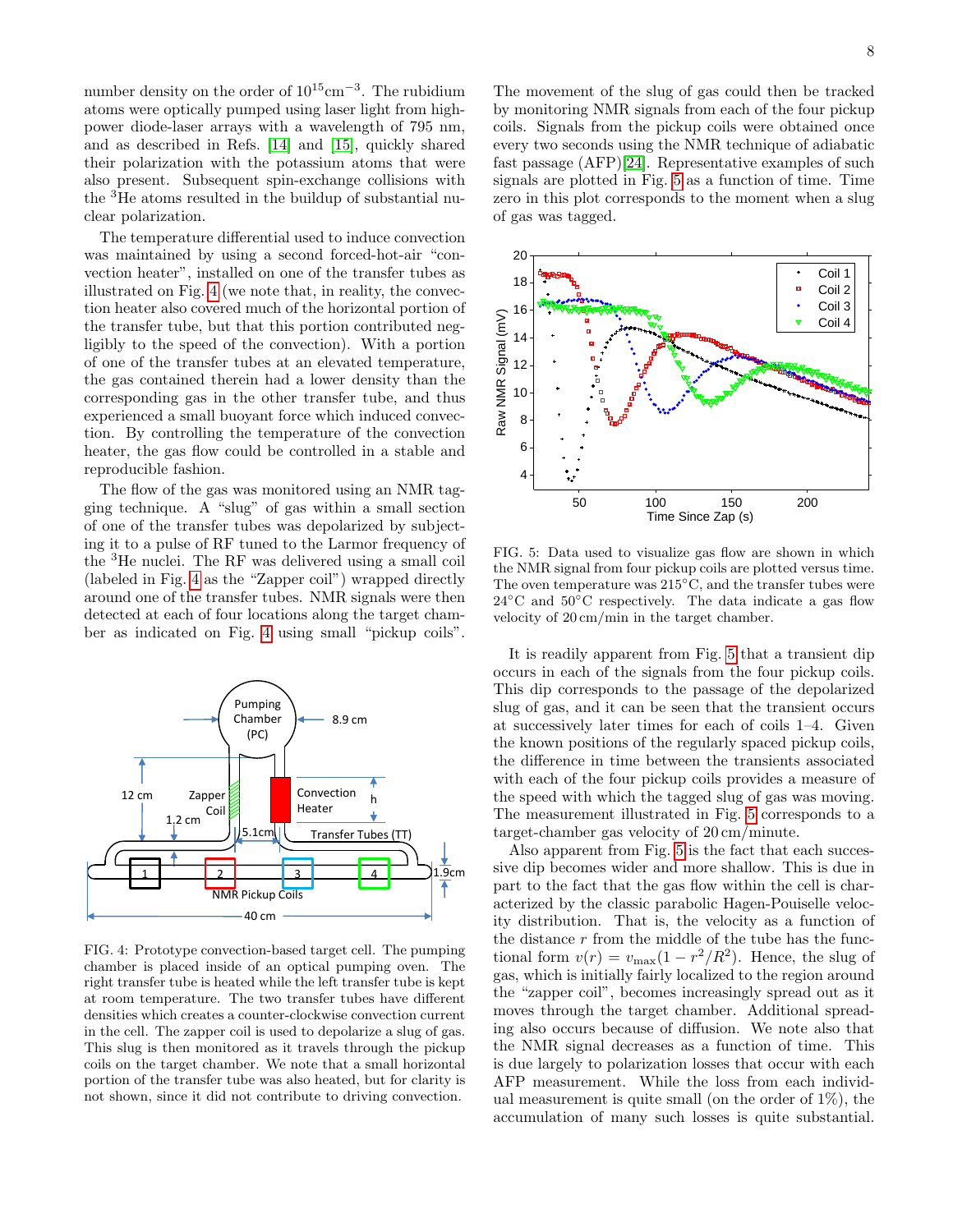We note that in the normal operation of a polarized <sup>3</sup>He target measurements are typically made not every two seconds, but rather every two to four hours.

#### B. Temperature Dependence of the Gas Velocity

Hagen-Pouiselle flow occurs whenever a pressure differential between two ends of a pipe causes the laminar flow of a viscous gas or fluid [\[33,](#page-13-31) [34\]](#page-13-32). In equilibrium, the driving force from the pressure differential  $F_{\text{driving}}$ must be equal to the retarding force  $F_{\text{retarding}}$  from the viscosity:

<span id="page-8-0"></span>
$$
F_{\text{driving}} = F_{\text{retarding}} \quad . \tag{35}
$$

For the case of a pipe that is circular in cross section, Eqn. [35](#page-8-0) must be satisfied for each annular ring of fluid of thickness  $dr$ , a condition which leads to the equation

<span id="page-8-2"></span>
$$
\Delta P 2\pi r dr = -2\pi \eta l \frac{d}{dr} \left( r \frac{dv}{dr} \right) dr \quad , \tag{36}
$$

where  $\Delta P$  is the pressure differential,  $\eta$  is the viscosity of the fluid and  $l$  is the length of the pipe. Imposing the boundary condition that the velocity of flow must go to zero at the perimeter of the pipe, the solution to this differential equation is

<span id="page-8-1"></span>
$$
v(r) = \frac{1}{4} \frac{\Delta P(r^2 - R^2)}{\eta l} \tag{37}
$$

where  $R$  is the radius of the pipe. It is the velocity distribution given by Eqn. [37](#page-8-1) that is often referred to as Hagen-Pouiselle Flow.

In the case of our convection cell the driving force is due to the small buoyancy force that results from maintaining a vertical portion of one transfer tube at a higher temperature than the corresponding section of the other transfer tube:

$$
F_{\text{buoyancy}} = \Delta \rho V_{\text{t}} g \tag{38}
$$

where  $V_t$  is the volume of the vertical portion of the transfer tube that is being heated,  $\Delta \rho$  is the difference between the average densities of the heated and unheated portions of the transfer tubes, and  $g$  is the acceleration due to gravity. We can express  $\Delta \rho$  as follows:

<span id="page-8-3"></span>
$$
\Delta \rho = \rho T_{\rm C} \left( \frac{1}{T_{\rm C}} - \frac{1}{T_{\rm H}} \right) \tag{39}
$$

where  $\rho$  is the density of the gas in those portions of the cell that are not heated,  $T_{\rm C}$  is the temperature of those portions of the cell that are not heated, and  $T_H$  is the temperature of the portion of the transfer tube that is being heated (both temperatures are in Kelvin). For the case being discussed here, the pressure differential that appears in the left-hand side of Eqn. [36](#page-8-2) is thus given by

<span id="page-8-4"></span>
$$
\Delta P = F_{\text{buoyancy}} / A_{\text{t}} = \Delta \rho \, h \, g,\tag{40}
$$

where  $A_t$  is the cross sectional area of the transfer tube, and  $h$  is the length of the portion of the transfer tube that is heated.

If our convection cell could be treated as a long straight tube, we could simply substitute Eqns. [39](#page-8-3) and [40](#page-8-4) into Eqn. [37](#page-8-1) to obtain an expression for the velocity. Our convection cells are more complex, however which complicates the expression that appears on the right-hand side of Eqn. [36.](#page-8-2) There are multiple sections of tubing. each with its own radius, as well as bends etc. The velocity of the gas will be different in each section, and even the viscosity will be different depending on the temperature. Luckily, however, as will be shown in the appendix, the continuity equation ensures that the velocity in each section is related in a simple linear fashion to the velocity in the other sections, so it is still possible to solve Eqn. [36](#page-8-2) exactly. In essence, the quantity  $\eta l$  that appears on the right-hand side of Eqn. [36](#page-8-2) must be replaced by a single quantity  $k_{\eta\mathcal{L}}$ , which still has the dimensions of viscosity times length, but incorporates the full complexity of the cell. The solution can accordingly be written in the form

<span id="page-8-5"></span>
$$
v(r, T_{\rm H}) = \frac{(r^2 - R^2)}{4 k_{\eta C}} \rho h g T_{\rm C} \left(\frac{1}{T_{\rm C}} - \frac{1}{T_{\rm H}}\right) , \quad (41)
$$

where  $r$  is the radial coordinate in the target chamber, and  $R$  is the radius of the target chamber. The temperature dependence of  $v$  is largely dominated by the factor  $(\frac{1}{T_{\rm C}} - \frac{1}{T_{\rm H}})$ . The quantity  $k_{\eta} \mathcal{L}$ , however, is also dependent on temperature, although for the range of values of  $T_H$ that we consider, the temperature dependence of  $k_{\eta\mathcal{L}}$  on  $T_{\rm H}$  is relatively weak.

It is important to understand the relationship between the observed velocity of the gas,  $v^{\text{obs}}$ , as indicated by data of the sort shown in Fig. [5,](#page-7-1) and the velocity distribution given by Eqn. [41.](#page-8-5) The natural way to compute  $v^{\text{obs}}$  is by taking the physical separation of adjacent pickup coils, and dividing by the separation in time between the minima of the corresponding transients. If we consider the limit in which the distance between the zapper coil and the pickup coils is long compared to the length of the zapper coil itself, it is straightforward to show that, to a good approximation, the above method of computing  $v<sup>obs</sup>$  corresponds to the maximum value of the velocity given by Eqn. [41,](#page-8-5)  $v^{\text{max}}$ , which results from setting  $r = 0$ . To a good approximation, we can express  $v^{\max}$  in the simplified form

<span id="page-8-6"></span>
$$
v^{\max} = \frac{\mathcal{A}}{1 + \beta_1 \Delta T} \left( \frac{1}{T_{\rm C}} - \frac{1}{T_{\rm H}} \right) , \qquad (42)
$$

where all quantities not dependent on  $T<sub>H</sub>$  have been absorbed into the constant  $A$ , and the temperature dependence of  $k_{\eta\mathcal{L}}$  is accounted for by the factor  $1 + \beta_1 \Delta T$ , where  $\Delta T = T_{\rm H} - T_{\rm C}$ . For the conditions we have considered,  $\beta_1$  is on the order of 10<sup>-3</sup>/° C.

In Fig. [6](#page-9-0) we have plotted  $v^{\text{obs}}$  as a function of  $T_H$  for a range of temperatures. For each point, the velocity was computed using data such as those shown in Fig. [5.](#page-7-1) We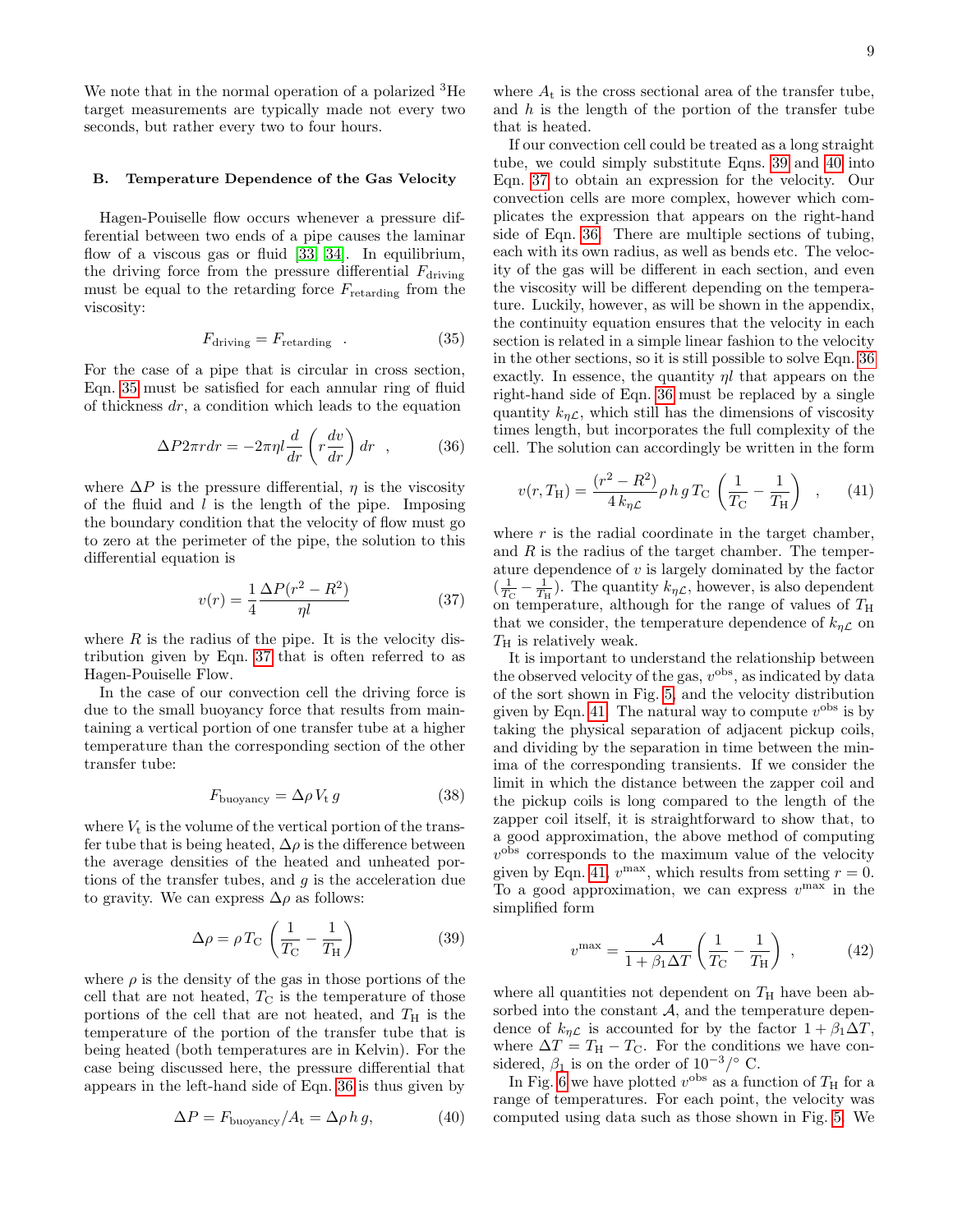also show in Fig. [6](#page-9-0) with a solid black line a fit of the data to a function of the form of Eqn. [42.](#page-8-6) The quality of the fit is clearly quite good, and yields the values  $A = 7.47(22) \times 10^4$ K·cm/min,  $T_{\text{cold}} = 24.3(8)$ , and  $\beta_1 = -0.2(2) \times 10^{-3} / \text{°}$  C. For comparison, using our best knowledge of the cell geometry and densities, with  $T_{\text{cold}} = 24.5^{\circ}\text{C}$ , we compute  $\mathcal{A} = 9.14 \times 10^4\text{K} \cdot \text{cm/min}$ and  $\beta_1 = 1.03 \times 10^{-3} / \text{°}$  C (see Appendix A). Given the uncertainties of some of the quantities with which we are working, particularly in describing the retarding forces associated with our relatively complicated cell geometry, this agreement is quite reasonable. More importantly, the agreement is more than sufficient to suggest that we have an acceptable quantitative understanding of the parameters influencing the convective flow from a practical perspective.



<span id="page-9-0"></span>FIG. 6: The velocity of the gas in the target chamber of the convection-based cell is shown as a function of the temperature T of the heated transfer tube. The oven temperature was 215◦C and the unheated transfer tube was at 24◦C.

## C. Convection Transfer Rates and the Elimination of Polarization Gradients

Ultimately, the value of a convection-driven target cell is measured by the degree to which polarization gradients can be avoided between the pumping chamber and the target chamber. It is critical that, as gas is depolarized by an electron beam, freshly polarized gas is delivered from the pumping chamber sufficiently quickly. Ideally, one would like the ratio of the polarizations of the two chambers to be as close to unity as possible. Fortunately, when convection is used to transfer gas between chambers, the polarization gradient is suppressed because the transfer rates are quite high.

For the range of velocities measured in Fig. [6,](#page-9-0) we find values for  $d_{\text{tc}}$  in the range of 4.9 – 81 hrs<sup>-1</sup>. Even with relatively fast relaxation in the target chamber (for example, consider  $\Gamma_{\text{tc}} = 1/10 \,\text{hrs}^{-1}$ , the polarization gradient

(Eqn. [30\)](#page-5-4) will be very small in the presence of such fast transfer rates ( $\Delta \leq 0.02$ , or  $P_{\text{tc}}/P_{\text{pc}} \geq 0.98$ ).

In Fig. [2,](#page-4-0) the  ${}^{3}$ He polarization in both chambers of a traditional target cell is plotted as a function of time. The ratio of target chamber to pumping chamber polarization for this plot begins at zero, and gradually climbs to a value significantly less than unity, reflecting a substantial polarization gradient. In Fig. [7,](#page-9-1) we plot this ratio for a convection-driven cell for three different operating conditions. In all cases, the temperature of the oven was held at 215 °C. The three curves correspond to different temperatures  $T_H$  of the heated transfer tube. For the data shown with the open squares, the transfer-tube set temperature was  $24\text{ °C}$ , the same as the other (unheated) transfer tube. This case corresponds to no driven convection, and is associated with a polarization gradient of 8%. For the data shown with the filled triangles and the filled circles, the set temperatures were  $50\,^{\circ}\text{C}$  and 100◦C respectively. These two conditions corresponded to target-chamber gas velocities of approximately 19.9 cm/min and 48.5 cm/min. In both of these cases, the ratio of the polarizations of the target chamber and the pumping chamber quickly reached a value approaching unity. It is notable that there is very little difference between these last two curves despite substantially different gas velocities. In short, as soon as convection rather than diffusion is responsible for the gas transfer between the two chambers, polarization is relatively uniform throughout the cell.



<span id="page-9-1"></span>FIG. 7: The ratio of the polarizations of the target chamber and the pumping chamber,  $P_{tc}/P_{pc}$ , is shown versus time for 3 spin-ups corresponding to different convection velocities.

## IV. OUTLOOK FOR FUTURE TARGETS

With advances in SEOP, it is now possible to run polarized <sup>3</sup>He targets at significantly higher luminosities. Using a single transfer tube, however, even currently ap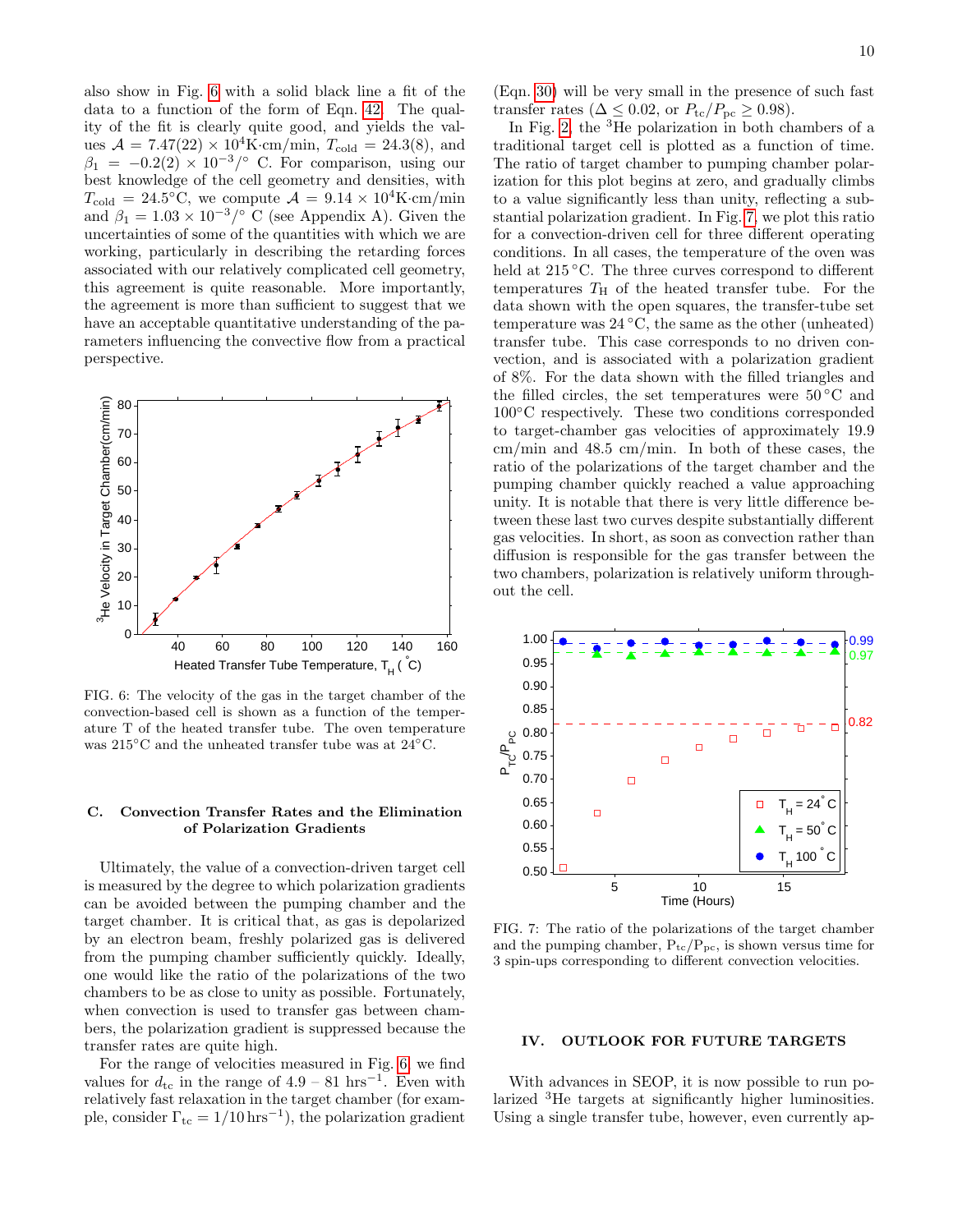proved experiments would suffer polarization gradients of 12% or worse, and subsequent experiments at even higher luminosities would be even more limited. The work described here demonstrates that with only minor changes to current designs, convection-based cells can be built in which polarization gradients are extremely small.

In many ways, however, the most compelling reason to adopt convection-based cells is the enormous flexibility that is gained in being able to choose the distance between the pumping and target chambers. Experience has shown that the probability of a cell rupturing goes up markedly after 4–6 weeks exposure to something on the order of  $12 \mu A$  of beam. Most commonly, the part of the cell that breaks is the pumping chamber. Stress in a sphere goes up linearly with the radius. This makes the relatively large pumping chamber particularly vulnerable to radiation damage. With convection-based cells the distance between the pumping chamber and the target chamber can be greatly increased with minimal implications for performance. Among other things, it becomes practical to incorporate radiation shielding for the pumping chamber.

There are at least two additional reasons that flexibility in the configuration of target cells is highly desirable. As discussed earlier, the primary way to make targets more tolerant of beam is to make them larger. The more gas that is being polarized per unit time, the less relevant it is that some small portion of that gas is being depolarized by the beam. It is not practical, however, to make the pumping chamber arbitrarily large. As the stress in the glass walls increases, the cell becomes more prone to rupturing, even if the wall thickness is increased. Furthermore, the intensity of the optical pumping radiation goes like total power over the square of the radius while the volume goes like the cube of the radius. Hence, since the required laser power scales with volume, the required intensity of light scales linearly with radius. There are already indications that we are near a threshold at which laser intensity damages the cells from the perspective of spin relaxation. If multiple pumping chambers were used instead of one, it would become possible to limit both laser intensity and the size of each individual pumping chamber. If diffusion were the only mechanism for moving polarized gas inside the target, the implementation of multiple pumping chambers would be quite challenging.

We close by citing a concrete example that underscores the desirability of adopting convection-based target cells. We show in Fig. [8](#page-10-0) results from a bench test of the cell "Brady" (discussed earlier) in which the primary goal was to achieve the highest polarization possible. Brady, like the the targets used for the  $G_E^n$  measurements [\[3\]](#page-13-2), contained an alkali-hybrid mixture of K and Rb. Unlike during the  $G_E^n$  experiment, however, the results shown in Fig. [8](#page-10-0) were obtained using diode-laser arrays that were spectrally-narrowed such that their line widths were about ten times narrower than their broadband counterparts. The polarization in this test saturated just over 70%. Brady was one of two target cells used to collect data on single-spin asymmetries in semi-inclusive deep inelastic scattering, and was similar in design, although slightly smaller, than the configuration shown in Fig. [1.](#page-1-0) During the experiment, the in-beam polarization of the <sup>3</sup>He averaged around 55% [\[35\]](#page-13-33), despite the fact that the cell-averaged polarization, averaged over the entire experiment, was over 60%. If the targets used for this experiment had had convection-based gas mixing (which was just being explored at the time), significant gains in performance would have resulted.



<span id="page-10-0"></span>FIG. 8: Shown is polarization as a function of time for the cell "Brady". A polarization of 70% was ultimately reached. The set of tests giving rise to these data established the highest polarizations observed to date among large polarized <sup>3</sup>He target cells intended for electron scattering.

In conclusion, with the advances in target performance brought about by a combination of alkali-hybrid spin-exchange optical pumping and spectrally-narrowed diode-laser arrays, the point has been reached when it is desirable to explore target-cell geometries that go beyond that shown in Fig. 1. We suggest that the convectionbased gas mixing demonstrated in this work can play an important role in implementing high-luminosity polarized <sup>3</sup>He targets in the future. Not only will the use of convection reduce polarization gradients, it will also make possible greater flexibility in the placement of the pumping chamber with respect to the target chamber. Among other things, this flexibility will enable the use of radiation shielding, and even the use of multiple pumping chambers. Convection-based polarized <sup>3</sup>He target cells open new possibilities that collectively address several of the important challenges facing the next generation of high-luminosity polarized <sup>3</sup>He targets.

## Acknowledgments

This work was supported by the U.S. Department of Energy under contract numbers DE-FG02-01ER41168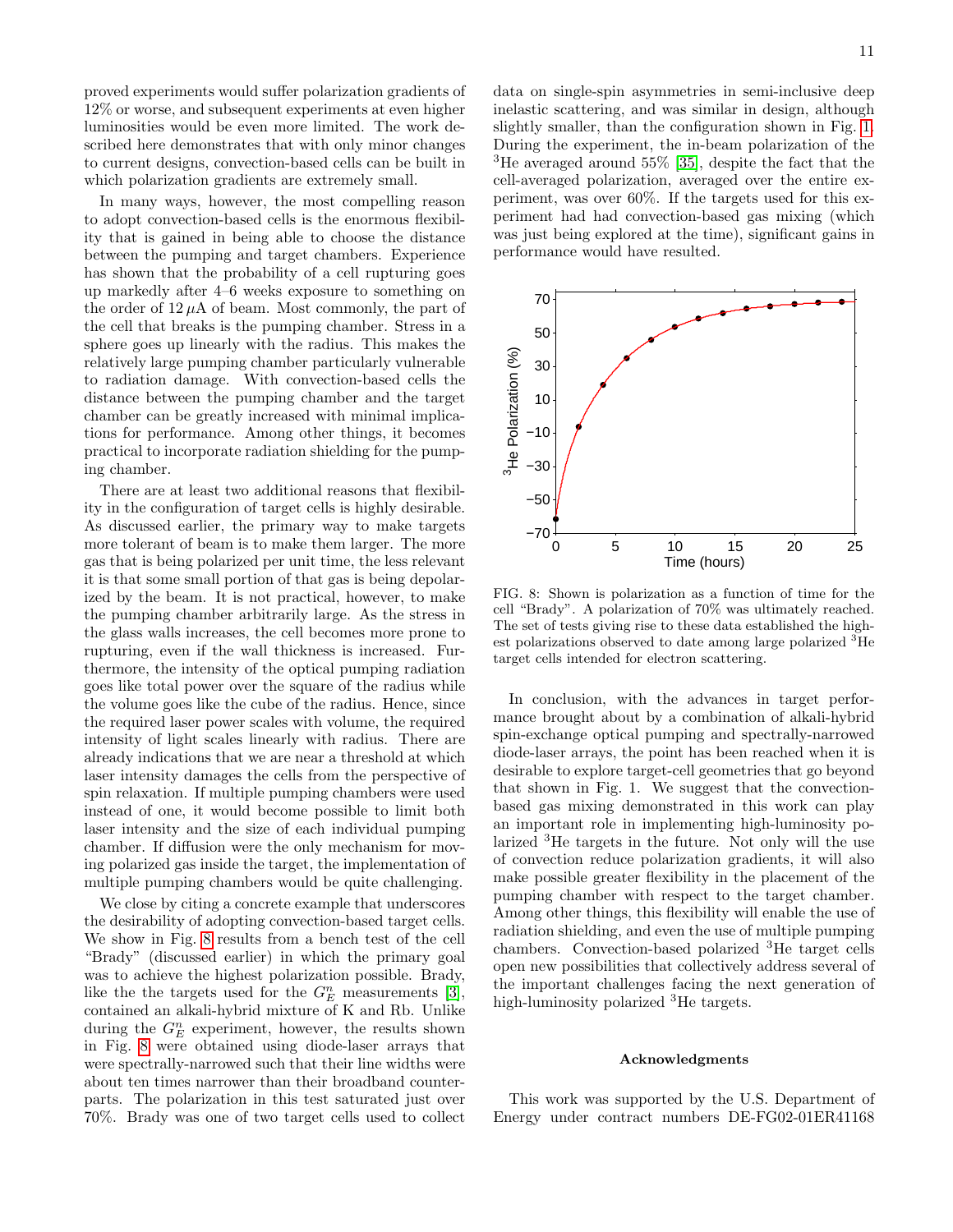and DE-AC05-060R23177. Jefferson Science Associates, LLC, operates Jefferson Lab for the U.S. DOE under U.S. DOE Contract No. DE-AC05-060R23177. We would also like to thank Michael Souza of Princeton University for his patience and expert glass blowing.

## Appendix A: Estimate of the magnitude of flow in the convection cells.

Here we formulate estimates for the parameters that appear in Eqn. [42.](#page-8-6)

### 1. The Viscosity of  ${}^{3}$ He

Since our temperatures are in the classical regime  $(T \gg 3 \text{ K})$ , the viscosity  $\eta_{\text{He}3}$  of <sup>3</sup>He can be calculated from the viscosity  $\eta_{\text{He}4}$  of <sup>4</sup>He using [\[36\]](#page-13-34):

$$
\eta_{\text{He3}} = \sqrt{\frac{m_{\text{He3}}}{m_{\text{He4}}}} \eta_{\text{He4}} \tag{A1}
$$

 $= 0.8681 \eta_{\text{He4}}$  (A2)

We parameterize the <sup>4</sup>He viscosity in the range of  $0-300°$ C following Kestin et al. [\[37\]](#page-13-35),

$$
\eta_{\text{He4}} = A + B \times T + C \times T^2 \tag{A3}
$$

where  $T$  has units of  $^{\circ}$  C and

$$
A = 18.82(2) \ \mu \text{Pa} \cdot \text{s} \quad , \tag{A4}
$$

$$
B = 0.0456(2) \ \mu \text{Pa} \cdot \text{s} / ^{\circ} \text{C}
$$
 (A5)

and 
$$
C = -13.8(6)pPa \cdot s/(^{\circ}C)^{2}
$$
. (A6)

At  $20^{\circ}C$ ,  $\eta_{\text{He}3} = 17.12 \mu \text{Pa} \cdot \text{s}$ .

The flow in a pipe is Laminar if the Reynold's number is below 2300 [\[38\]](#page-13-36). The Reynolds number is defined as

$$
Re = \frac{2R\rho v}{\eta},\tag{A7}
$$

where  $\rho$  is the density of the fluid. A pipe 1.2cm wide that is filled with 8 amagats  ${}^{3}$ He will have laminar flow at 20 $\degree$  C ( $\rho \approx 1 \text{kg/m}^3$ ) provided  $v \ll 20000 \text{ cm/min}$ .

#### 2. Flow in the Convection Cell

The flow in the convection cell arises from a forced density difference between the two transfer tubes – one tube is maintained at room temperature while the other is heated (see Fig. [4\)](#page-7-0). We modeled the convection cell as five contiguous pipes as is illustrated in Fig. [9.](#page-11-0) Eqn. [36](#page-8-2) becomes

$$
\Delta \rho g h 2\pi r dr = -2\pi \sum_{i}^{5} \eta_i l_i \frac{d}{dr_i} \left( r_i \frac{dv_i}{dr_i} \right) dr_i \tag{A8}
$$

where  $h$  is the vertical length of transfer tube that is held at an elevated temperature. In this model we approximate the pumping chamber as a cylinder with transfer tubes entering axially, and identify five distinct regions in the cell as is indicated in Fig. [9.](#page-11-0) Each region is identified as a pipe of length  $l_i$ , radius  $R_i$ , cross sectional area  $A_i$ and temperature  $T_1$ . We further assume that  $T_1 = T_4$ ,  $T_3 = T_5$  and  $R_1 = R_2 = R_3$ . Finally, we identify  $T_{\rm C} \equiv T_1$ and  $T_{\rm H} \equiv T_2$ . We note that both the density and viscosity of the gas are temperature dependent.

The continuity equation,  $\rho_j A_j v_j = \rho_i A_i v_i$  and some distance rescaling provide further simplification:

$$
v_{\rm i} = \frac{\rho_1 R_1^2}{\rho_{\rm i} R_{\rm i}^2} v_1 \quad , \tag{A9}
$$

$$
r_{\rm i} = \frac{R_{\rm i}}{R_{\rm 1}} r_{\rm 1} \tag{A10}
$$

and 
$$
\frac{d}{dr_i} = \frac{R_1}{R_i} \frac{d}{dr_1}
$$
. (A11)

Since  $v_i$  and  $r_i$  have been expressed in terms of  $v_1$  and



<span id="page-11-0"></span>FIG. 9: Diagram indicating the different temperature regions used to describe the convection cell.

 $r_1$ , we'll drop their subscripts. Finally,

<span id="page-11-1"></span>
$$
v(r) = \frac{1}{4} \frac{\Delta \rho g h \left(r^2 - R_1^2\right)}{\eta_1 \left(l_1 + l_4 \frac{R_1^2}{R_4^2}\right) + \eta_2 l_2 \frac{\rho_1 R_1^2}{\rho_2 R_2^2} + \eta_3 \frac{\rho_1}{\rho_3} \left(l_3 \frac{R_1^2}{R_3^2} + l_5 \frac{R_1^2}{R_5^2}\right)} \tag{A12}
$$

where  $v(r)$  is the velocity in region 1.

Eqn. [\(A12\)](#page-11-1) assumes that there are no "minor losses" in the system, where a minor loss represents a pressure drop due to a sudden change in flow from a pipe fitting or a pipe expansion or contraction; the term "minor loss" refers to a loss that is small relative to the overall length of pipe under consideration [\[33,](#page-13-31) [39\]](#page-13-37). In our case, due to the relatively short length of the cell, the minor losses are actually significant. The actual cell, as illustrated in Fig. [4,](#page-7-0) consists of four elbow bends, two tees, and four expansions/contractions. The retarding forces these losses exert on the gas can be approximated by considering instead an equivalent length of straight pipe.

The expansions/contractions have a relatively small loss, which is equivalent in magnitude to the loss that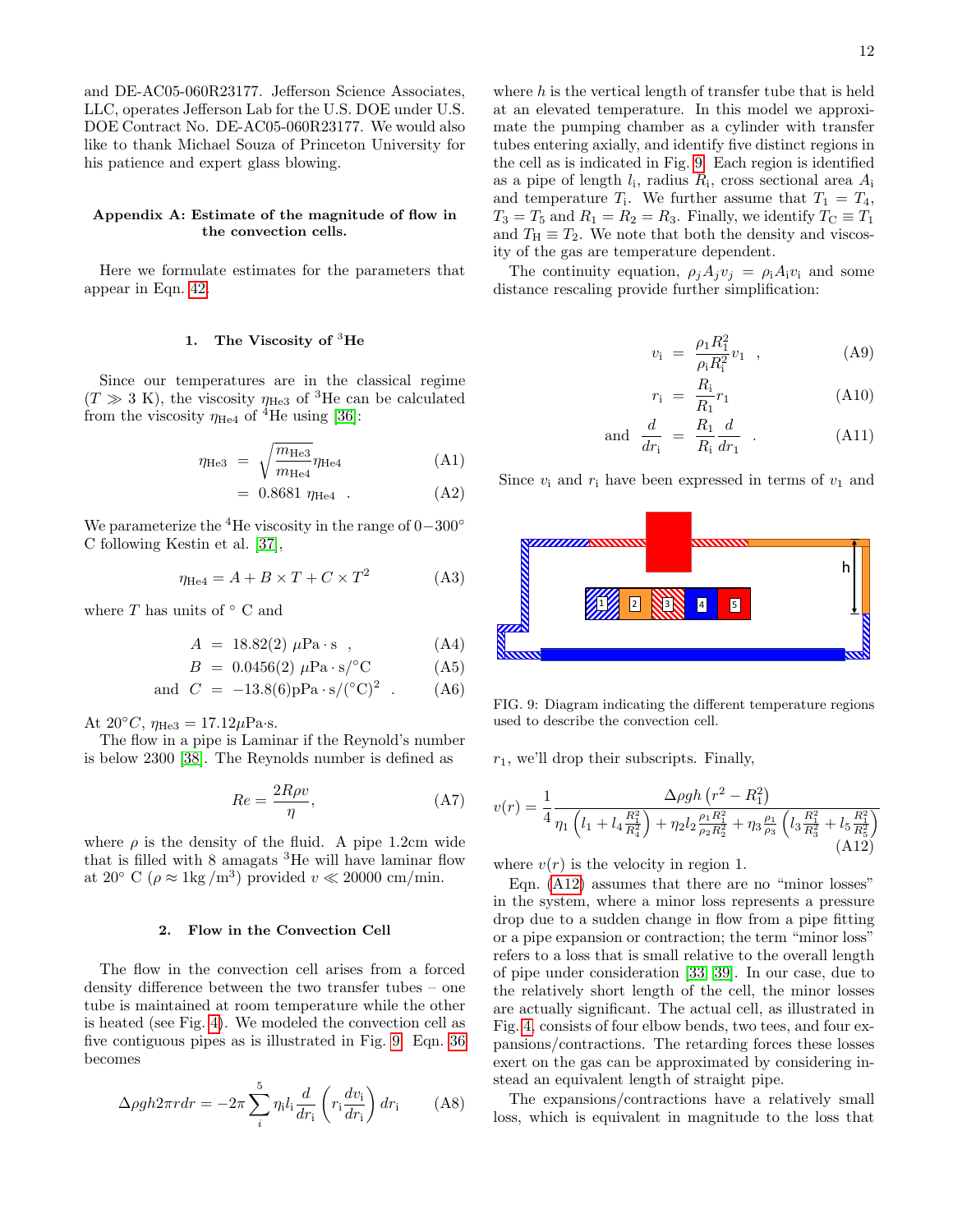would be incurred passing through a pipe of length [\[39\]](#page-13-37)

$$
L_{\text{equivalent}} = \frac{2RK}{f},\tag{A13}
$$

where R is the tube radius,  $f$  is the friction factor  $(f = 64/Re$  for laminar flow) and K is the fluidindependant resistance coefficient. For sudden expansions/contractions,

$$
K_{\text{expansion}} = \left(1 - \frac{r_{\text{small}}^2}{r_{\text{large}}^2}\right)^2 \tag{A14}
$$

and 
$$
K_{\text{contraction}} = \frac{1}{2} \left( 1 - \frac{r_{\text{small}}^2}{r_{\text{large}}^2} \right)^2
$$
. (A15)

Gas flowing through the transfer tube/target chamber junction has  $K_{\text{contraction}} \approx 0.18$ ,  $K_{\text{expansion}} \approx 0.35$ . At  $v = 60 \,\mathrm{cm/min}$  ( $Re \approx 10$ ), this gives a negligible  $L_{\text{equivalent}} \approx 0.1 \text{cm} - \text{gas}$  flowing between the pumping chamber and the transfer tube will have an even smaller  $L_{\text{equivalent}}$ .

The losses in the bends, however, are much greater. We model the loss coefficient in the bends using the 3-K method of Darby [\[40\]](#page-13-38),

$$
K = \frac{K_1}{Re} + K_1 \left( 1 + \frac{K_d}{D^{0.3}} \right) \tag{A16}
$$

where  $D$  is the diameter of the pipe (in inches) and  $K_1, K_i, K_d$  are geometry-dependent loss coefficients. We approximate our glass bends as flanged, welded bends with  $r_b/D = 2$  (here,  $r_b$  is the radius of the bend); such bends have  $K_1 = 800, K_i = 0.056, K_d = 3.9$ . For laminar flow, the 3-K method gives

$$
L_{\text{equivalent}} = \frac{2R}{64} \left[ K_1 + Re K_1 \left( 1 + \frac{K_d}{D^{0.3}} \right) \right] \quad . \quad \text{(A17)}
$$

We treat the transfer tube/target chamber tee junctions as elbows (effectively ignoring the dead-end branch of the tee). The system therefore has five bends in temperatureregion 1 (which have a total equivalent length of approximately 63 cm) and one bend in temperature-region 2 (which has an equivalent length of approximately 13 cm). Finally, using Eqn. [39](#page-8-3) for  $\Delta \rho$  we find

<span id="page-12-1"></span>
$$
v(r) = \frac{\frac{1}{4} \left(r^2 - R_1^2\right) \rho h g T_{\rm C} \left(\frac{1}{T_{\rm C}} - \frac{1}{T_{\rm H}}\right)}{\eta_1 \left(l_1' + l_4 \frac{R_1^2}{R_4^2}\right) + \eta_2 l_2' \frac{\rho_1 R_1^2}{\rho_2 R_2^2} + \eta_3 \frac{T_3}{T_1} \left(l_3 \frac{R_1^2}{R_3^3} + l_5 \frac{R_1^2}{R_5^2}\right)}{(A18)}
$$

where

$$
l'_1 = l_1 + 5 \times \frac{2R_1}{64} \left[ K_1 + Re_1 K_1 \left( 1 + \frac{K_d}{D_1^{0.3}} \right) \right] \text{(A19)}
$$
\n
$$
l'_2 = l_2 + \frac{2R_2}{64} \left[ K_1 + Re_2 K_1 \left( 1 + \frac{K_d}{D_2^{0.3}} \right) \right] \quad (A20)
$$

Note that the Reynold's number is dependent on the velocity of the gas.

Table [A 2](#page-12-0) lists values for R and  $l$ . Measurements of  $R$ (which is the inner diameter of the tube) require a knowledge of the thickness of the glass tube. We measured the thickness of the glass by observing interference patterns using a scannable single-frequency laser. Using this information, Eqn. [A18](#page-12-1) predicts velocities that agree within 20% of the measured value (see Fig. [6\)](#page-9-0).

|  |  |  | $R_1   R_2   R_3   R_4   R_5   h   l_1   l_2   l_3   l_4   l_5  $                                                                    |  |  |
|--|--|--|--------------------------------------------------------------------------------------------------------------------------------------|--|--|
|  |  |  | $\vert .498 \vert .521 \vert .502 \vert .806 \vert 4.034 \vert 4.76 \vert 24.99 \vert 20.87 \vert 15.18 \vert 40.32 \vert 5.6 \vert$ |  |  |

<span id="page-12-0"></span>TABLE I: Best Guesses for Convection Cell Dimensions (cm)

The maximum velocity in Eqn. [A18](#page-12-1) (corresponding to  $r = 0$ ) can be written as

$$
v_{\text{max}} = \frac{\mathcal{A}' \left( \frac{1}{T_{\text{cold}_{tt}}} - \frac{1}{T_{\text{hot}_{tt}}} \right)}{1 + \beta(\Delta T)}
$$
(A21)

where

$$
\Delta T = T_{\rm H} - T_{\rm C} \quad , \tag{A22}
$$

$$
\mathcal{A}' = \frac{R_1^2 \rho h g T_C}{4 k_{\eta \mathcal{L}}}, \qquad (A23)
$$

$$
\beta = \beta_1 \Delta T + \beta_2 (\Delta T)^2 + \beta_3 (\Delta T)^3 \quad , \tag{A24}
$$
\n
$$
\beta_1 \left( \frac{1}{1!} R_1^2 \right) + \beta_1 R_1^2
$$

$$
k_{\eta\mathcal{L}} = \eta_1 \left( l_1' + l_4 \frac{R_1}{R_4^2} \right) + \eta_2 l_2' \frac{\rho_1 R_1}{\rho_2 R_2^2} + \eta_3 \frac{T_3}{T_1} \left( l_3 \frac{R_1^2}{R_3^2} + l_5 \frac{R_1^2}{R_5^2} \right), \text{(A25)}
$$

$$
\Delta T = T_2 - T_1 , \qquad (A26)
$$

$$
\beta_1 = l'_2 \frac{R_1^2}{R_2^2} [\frac{\eta_1}{T_1} + 0.8681(B + 2C(T_1 - 273))], \qquad (A27)
$$

$$
\beta_2 = 0.8681 l_2' \frac{R_1^2}{R_2^2} \left[ \frac{B + 2C(T_1 - 273)}{T_1} + C \right] \text{(A28)}
$$

and (A29)

$$
\beta_3 = 0.8681 l_2' \frac{R_1^2}{R_2^2} \left[ \frac{C}{T_1} \right] \quad . \tag{A30}
$$

In the above equations, all temperatures are in Kelvin. To describe the velocity in region 4 (the target chamber) instead of in region 1, we use Eqn. A9 and replace  $\mathcal{A}'$ with  $\mathcal{A} = \left(\frac{R_1^2}{R_2^2}\right)\mathcal{A}'$ . This is the quantity that appears in Eqn. [42](#page-8-6) that characterizes the magnitude of the gas velocities shown in Fig. [6.](#page-9-0)

Evaluating the above equations in terms of our best guesses for cell dimensions and temperatures, with  $T_{\rm C} =$ 24.5°C gives  $A = 9.14 \times 10^4$ K·cm/min,  $\beta_1 = 1.03 \times 10^{-3}$ ,  $\beta_2 = 1.26 \times 10^{-6}$ , and  $\beta_3 = -4.26 \times 10^{-10}$ . It is clear from these values that it is quite reasonable to neglect the terms involving  $\beta_2$  and  $\beta_3$ , which results in Eqn. [42](#page-8-6) from section III-B.